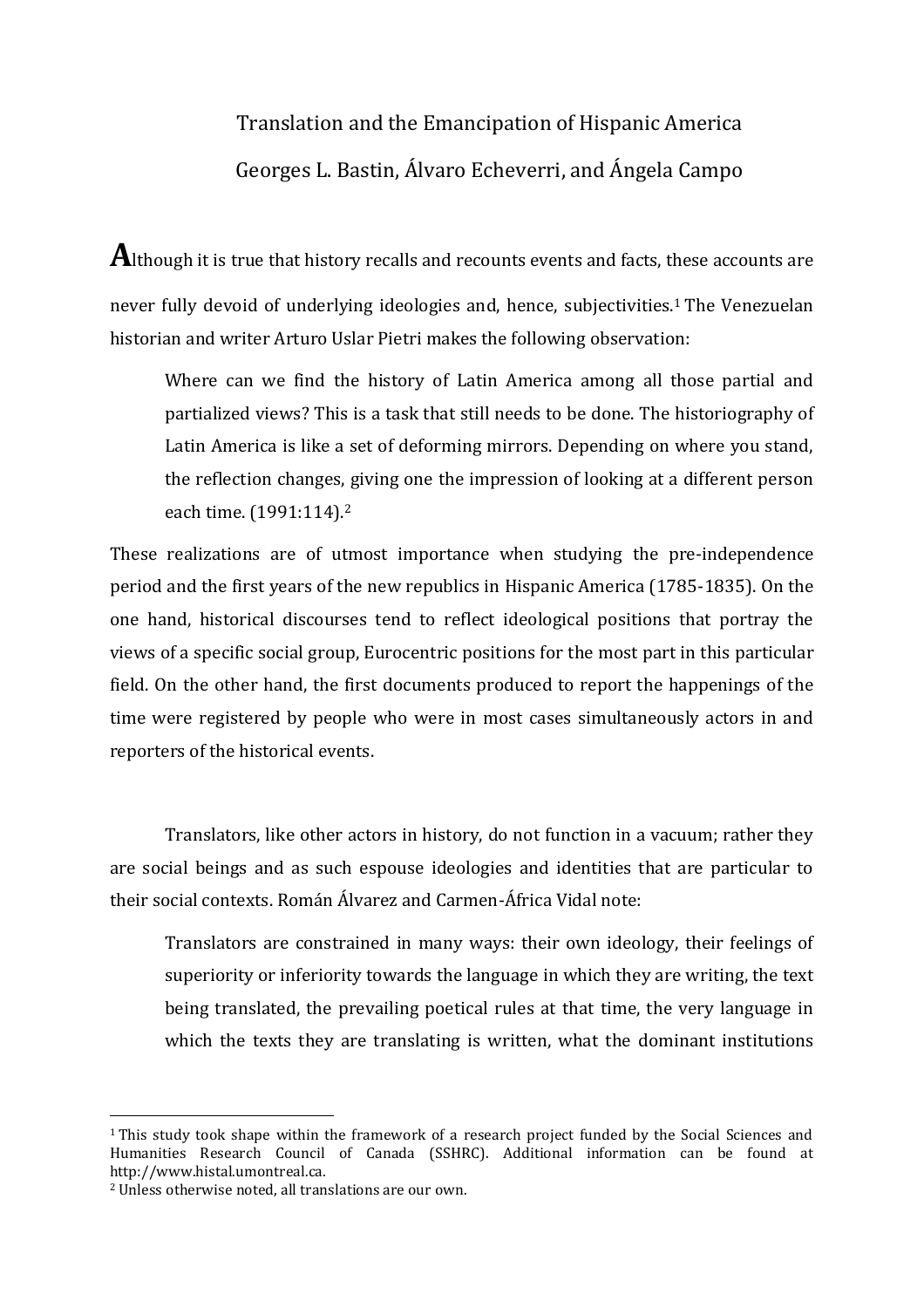and ideology expect of them, the public for whom the translation is intended. The translation itself will depend upon all of these factors. (1996:6).

Moreover, in translation studies, just as in other fields, the gathering and analysis of historical data correspond to specific research agendas that have ideological and political biases. At the same time, translation can act as a lens providing an alternate perspective on the materials of history, a perspective not unlike those of literary analysis or anthropology that can serve as a corrective to other approaches to history.

This essay looks at the role of translation in the emancipation movement in Hispanic America. Translation is considered here as a form of resistance in the *pragmatic* sense of the term, a subversive *activity* used by a repressed group struggling to resist domination, the *criollos<sup>3</sup>* (those of Spanish descent born in the colonies) resisting the oppression of the Spanish Crown in the case at hand. Such translation activity clearly has important ideological significance and repercussions. In this essay, therefore, resistance is not viewed as an ideological positioning expressed primarily through the choice of formal textual strategies, as conceived by translation scholars such as Luise Von Flotow (1997), Susan Bassnett and Harish Trivedi (1999), Lawrence Venuti (1995, 1998), and Gayatri Spivak (2004).

## **The Written Word in Hispanic America during the Age of Independence**

The emancipation process in Hispanic America began in the last two decades of the eighteenth century and ended between 1810 and 1835 for most countries. It represents the efforts of Hispanic Americans to put an end to three centuries of Spanish rule on the continent. The earliest insurrections occurred among the Indian and slave populations throughout the region--the Catari in Bolivia (1780), the Tupac Amarú in Peru (1780-81), and the comuneros in Colombia (1780), among others. Although these risings were significant, they never had an impact on the continent as a whole. They were forms of resistance involving small numbers of people interested in righting specific wrongs and were local in their purview. In addition, the social groups leading these movements were

<sup>3</sup> Anderson (2006:47) offers a useful definition of *Creole (Criollo)* as a "person of (at least theoretically) pure European descent but born in the Americas (and, by later extension, anywhere outside Europe)."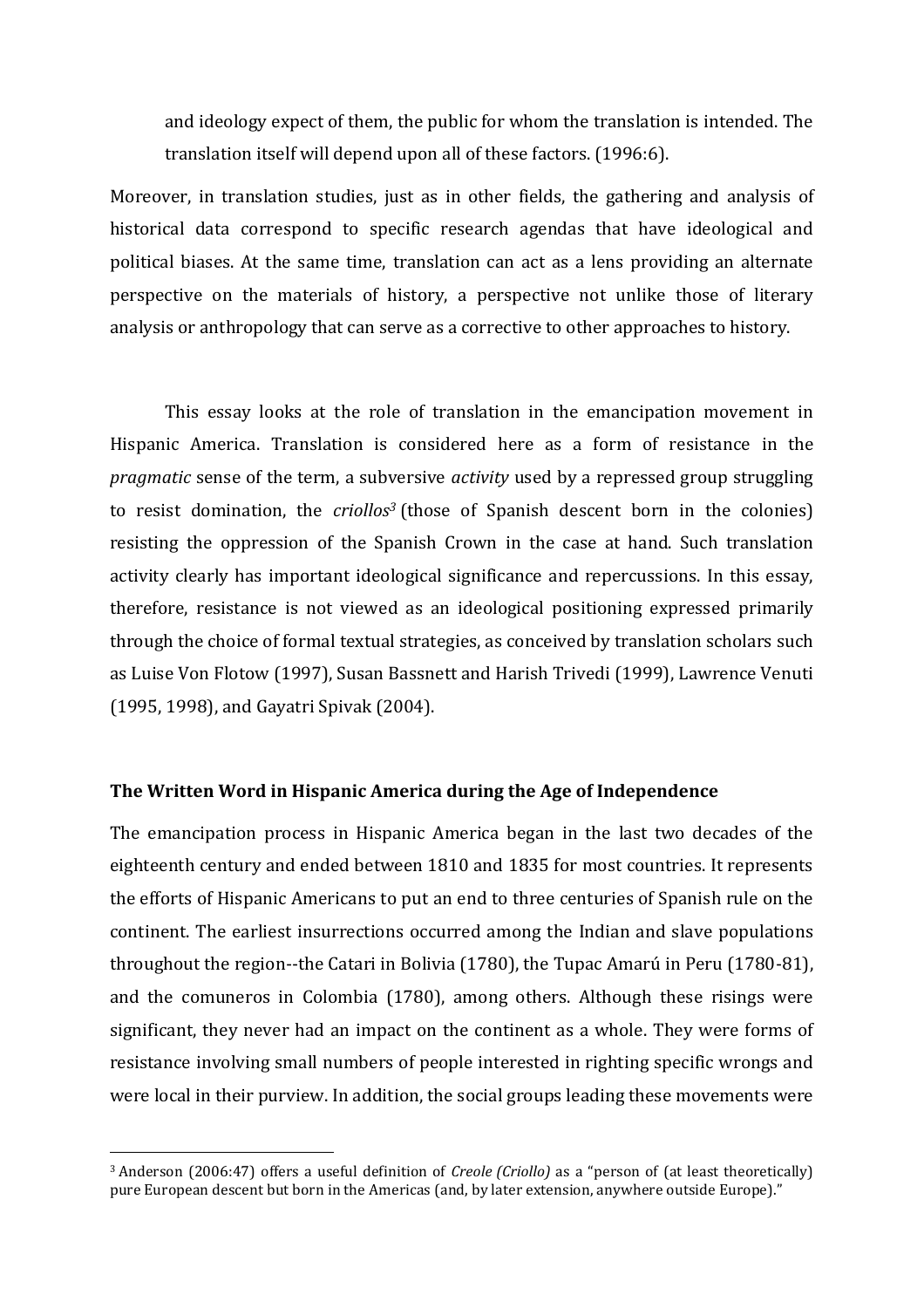usually the least empowered of American society: the Indians, slaves, mestizos, and mulattos.

By contrast, the wars of independence that occurred in the first three decades of the nineteenth century stemmed from both internal and external pressures exerted on the criollo elite of the society. External pressures included the expulsion of the Jesuits from Latin America in 1767; the influence of Enlightenment philosophy; the example of the Revolution of the United States and the subsequent independence of the new republic; the French Revolution; and the Napoleonic invasion of Spain in 1808. Internal pressures included the economic problems typical of the colonial system (such as dependence on imports, absence of industry, and lack of large-scale agriculture) and the heavy burden of taxes levied by the Crown on the inhabitants of the colonies.

From a sociopolitical perspective Javier Ocampo cites the prevalence of nepotism among peninsular officials regarding appointments to administrative positions in the colonies (1999:83) as a significant cause of discontent; such discrimination against Americans was in fact the immediate cause of criollo resistance. In spite of their economic clout, the criollo elite had little hope of participating in the administration of the colonies as a result of new policies laid down by Spain concerning the appointment of peninsular agents.

... by the eighteenth century the criollos had become the hacienda owners; they owned slaves and paid Indians, but political power was still out of their reach. . . . The peninsular elite had acquired the right to administer the colony in the name of the king and to accumulate wealth that would enable them to enjoy luxury and ostentation upon their return to the metropolis. (Ocampo 1999:69).

In addition to the economic elite, a kind of intelligentsia had also begun to emerge from the shadows of the inquisitorial controls. This generation of educated criollos--a product of the Spanish Enlightenment--was well versed in the democratic and liberal ideologies of the eighteenth century. In spite of their commercial and intellectual power, however, criollos found it increasingly difficult to overcome the discrimination and abuse perpetrated by the Spanish government. The inferiorization of everything that was American was one of the reasons behind their quest for independence (Sariola 1972;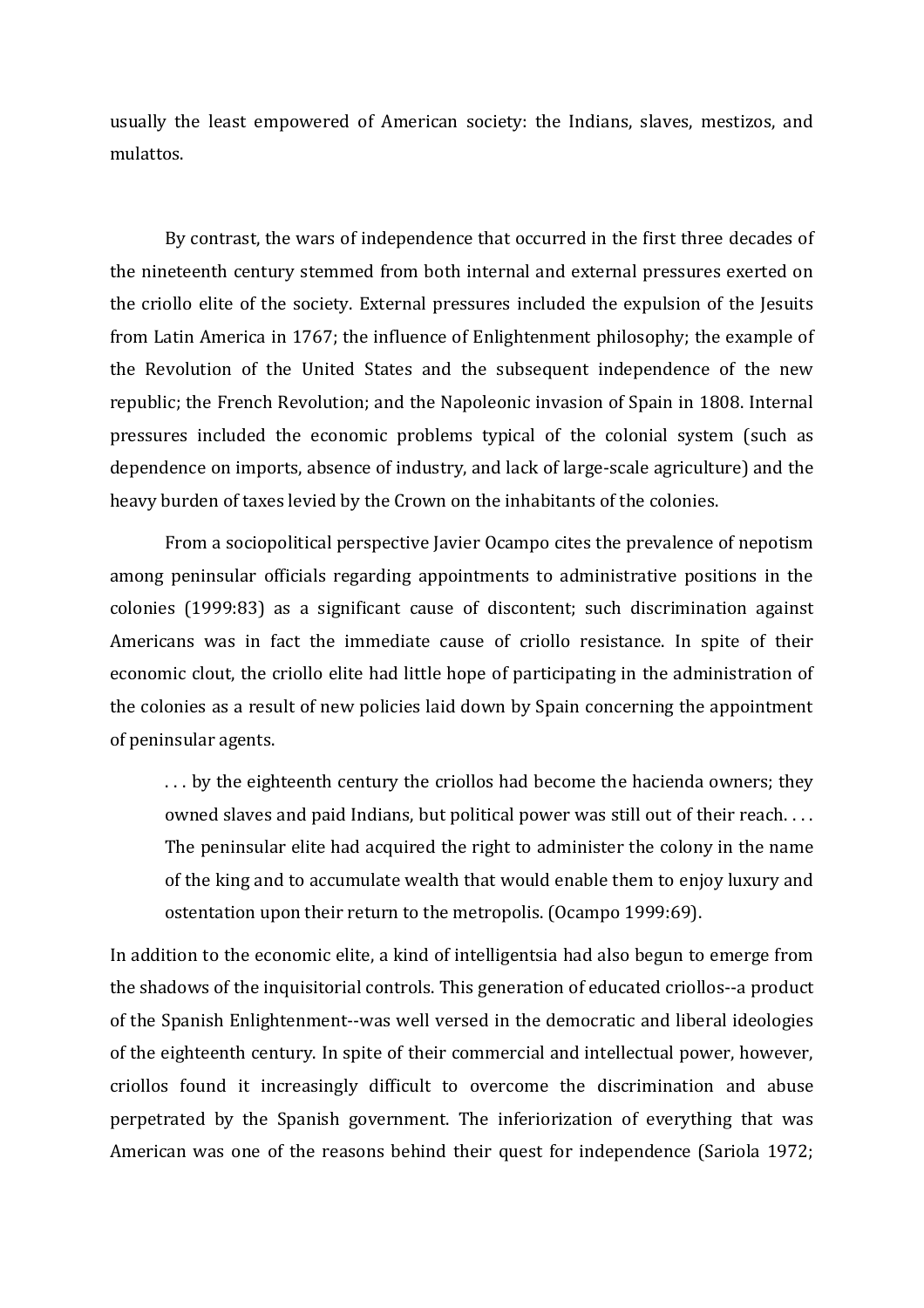Lavallé 1993, 2002). The first sign of resistance from criollo Hispanic Americans was in fact their adoption of the Enlightenment ideals of freedom, equity, and democracy.

Books and written documents during this period were essential in shaping and consolidating the revolutionary mentalities intent on emancipation. Measures taken by the inquisitorial authorities to control the production, marketing, and circulation of books applied to the Spanish metropolis as well as to the colonies. Controls were instituted initially in the main ports. Every ship was inspected by both civil authorities searching for banned merchandise and representatives of the Inquisition looking for any printed material contrary to the teachings of the Catholic Church. On land printers and booksellers were under close and constant scrutiny by the authorities. Public and private libraries were subject to the same scrutiny. The Inquisition also established a system for denouncing those who possessed, sold, exchanged, had access to, or shared books and ideas banned by the authorities.

Control by the Inquisition was only partly successful. Applying these measures along the coastal areas of South America was almost impossible. In Venezuela, for instance, proximity to the English and French islands of the Caribbean facilitated the smuggling of various goods to South America and made possible the influx of people of many different origins and with many different views. By the end of the seventeenth century, the production of books and other printed materials completely overwhelmed the capacity of the authorities to exercise control; the ever growing number of written documents, moreover, made the task of expurgation impossible (Pardo Tomás 1991:344).

The relative failure of these controls partly explains the presence of banned books in the libraries of educated criollos, including writings by John Adams, Jean le Rond d'Alembert, Francis Bacon, Buffon, Étienne Bonnot de Condillac, the Marquis de Condorcet, René Descartes, Denis Diderot, Benito Jerónimo Feijóo, Claude Adrien Helvetius, Thomas Hobbes, Thomas Jefferson, John Locke, Gabriel Bonnot de Mably, Montesquieu, Thomas Paine, Guillaume Thomas Raynal, Jean-Jacques Rousseau, Emmanuel Sieyés, Adam Smith, Voltaire, and other thinkers associated with the political, literary, and scientific ferment of the century. Although such books did not circulate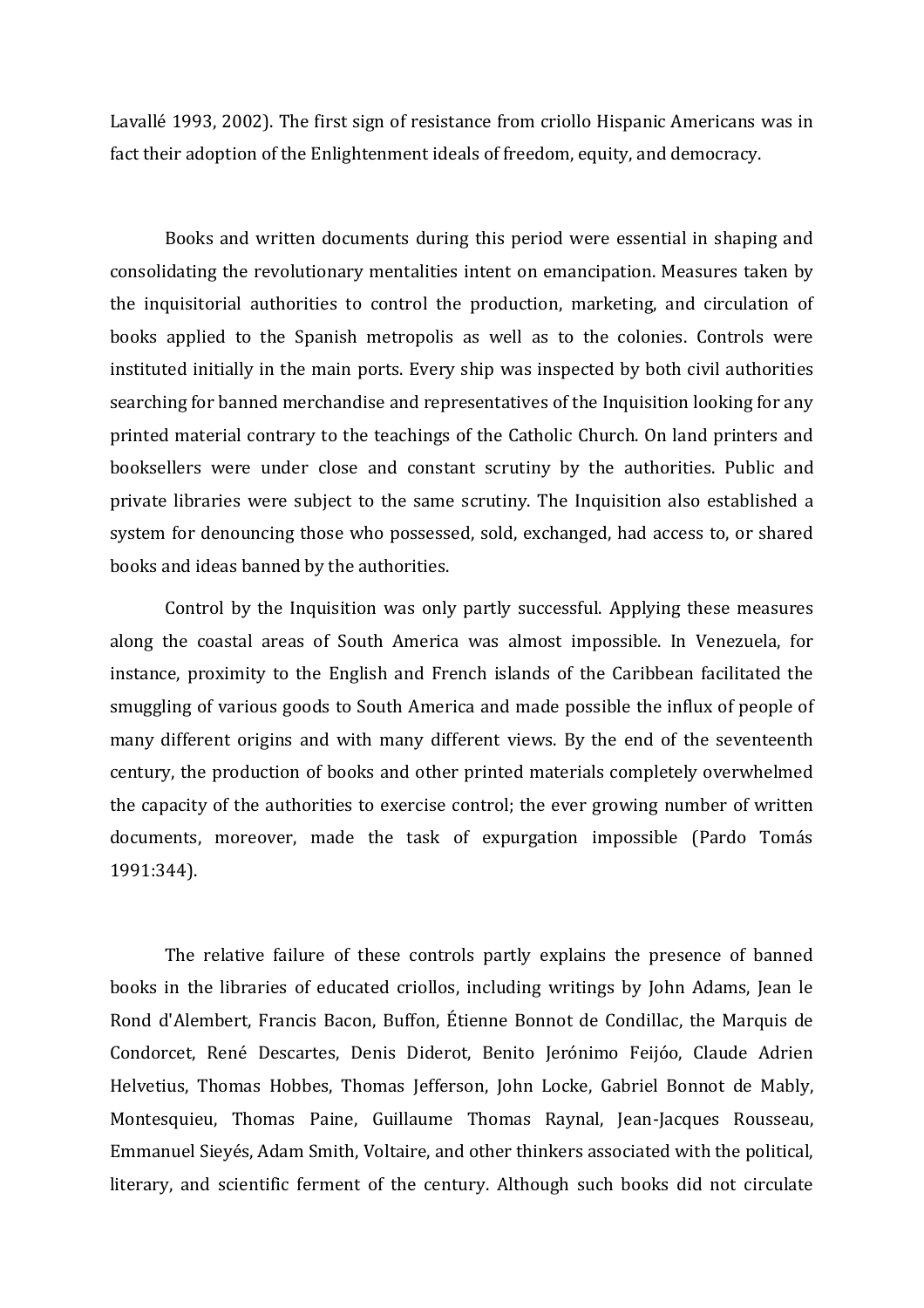freely across Hispanic America, the ideas they conveyed were frequently discussed in *tertulias* (the social, artistic, literary, and political gatherings of educated criollos), cafés, and, later, public places, before trickling down to the lower classes. An article published in 1806 in the *Diario de México*, the first daily newspaper that was entirely Mexican, notes:

Although the less educated people do not read the journals and other public papers (they are blissfully unaware of their existence), the useful information contained in these documents is spread unknowingly by the enlightened. (Rodríguez 1998:61)

Nonetheless, the Inquisition made the dissemination of knowledge and the free flow of ideas difficult. Indeed, ideas reached Latin America at a slower pace than the rest of the Western world because of both the geographical distance and controls imposed on printed material. These impediments notwithstanding, the written word gave form and permanence to the liberal ideas of the century, transcending the immediacy and evanescence of the spoken word. By its mere physical existence, the written text exemplifies permanency and authority, conveys a stronger sense of historical veracity, and allows for broad circulation and dissemination.

As long as the philosophical and political ideas of the eighteenth century remained the privileged prerogative of the elite, any significant change in the administration of the colonies remained a remote possibility. The leading figures of the independence movement understood that in order to make contemporary revolutionary ideas accessible to a larger group of people, they needed to move from the orality of the tertulias to writing.

According to Benedict Anderson (2006:65), liberalism and Enlightenment were instrumental in the increasing resistance of Americans against the metropole. Nevertheless, these intellectual movements did not play a role as determinant in the emancipation process and the creation of an "imagined community" as the one played by the constant travels of criollo functionaries and the work of provincial printmen in the colony. By creating a readership that could relate to the same political and social reality,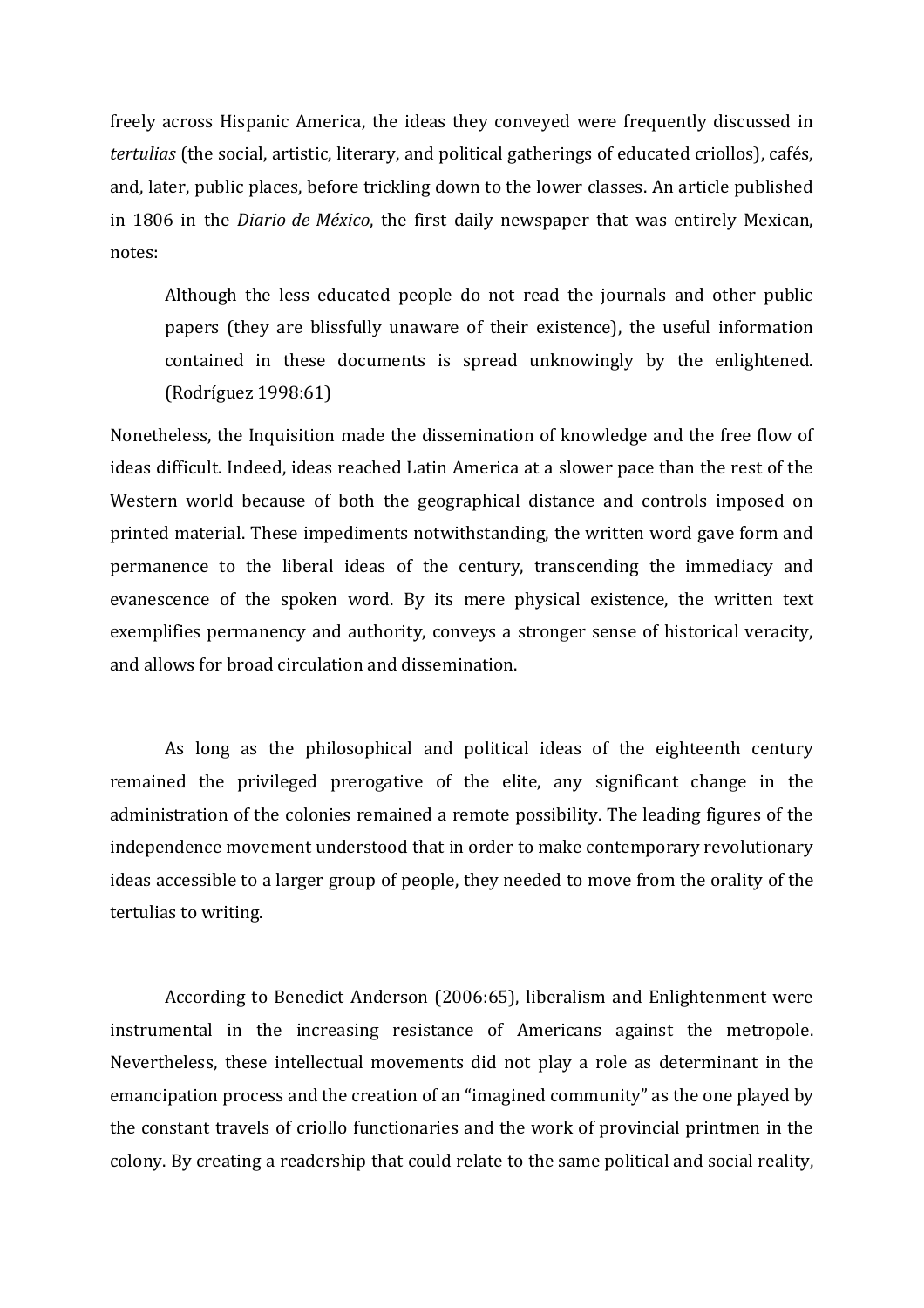early regional periodicals performed this essential function. If initially some periodicals were compilations of commercial news and announcements of social events, most were born under the incipient republics, and as they developed, they mainly devoted themselves to the political and ideological education of their readership. They published political news about the chaos of the metropole after Napoleon's invasion, official resolutions adopted by the newly established local governments and legislative assemblies, reports of local conflicts and wars, and ideological perspectives and positions from abroad. As the political ideas that shaped the emancipation era were produced in languages other than Spanish (principally English and French), if the criollos wanted to create a community that related to such ideas, including Enlightenment and republican ideals, they had to make those ideals available in Spanish through translation. In his insightful essay Anderson does not refer to the role played by translation in the use of print to spread ideas and create community. The present study is intented precisely to rectify this omission.

#### **Translation as Resistance and Activism**

In the early eighteenth century, Spanish authorities tolerated a certain amount of freedom of the press, allowing the most influential members of criollo society access to the printing press. The result was the creation of the first periodicals called *gacetas* (gazettes), as we have seen, notably the *Gaceta de México*, which was published in 1722, 1728-1739, and 1784-1809, and the *Gaceta de Lima*, which appeared between 1745 and 1800. By the turn of the nineteenth century, many other periodicals were in circulation throughout the rest of the continent. These periodicals were readily available because of their novelty and the absence of any coherent legislation regulating their circulation. This situation made it possible to publish works by leading authors of the time, including French and English philosophers. As Jaime Rodríguez (1998:58) points out, some texts of these authors appeared in the gacetas as complete translations and others as summaries.

Thanks to political and diplomatic exchanges and the proximity of French and English territories in the Caribbean, some wealthy Spanish Americans became familiar with the liberal ideas of the century, but the lack of written documents in Spanish gave such ideas little weight and authority. The emerging liberal and democratic philosophy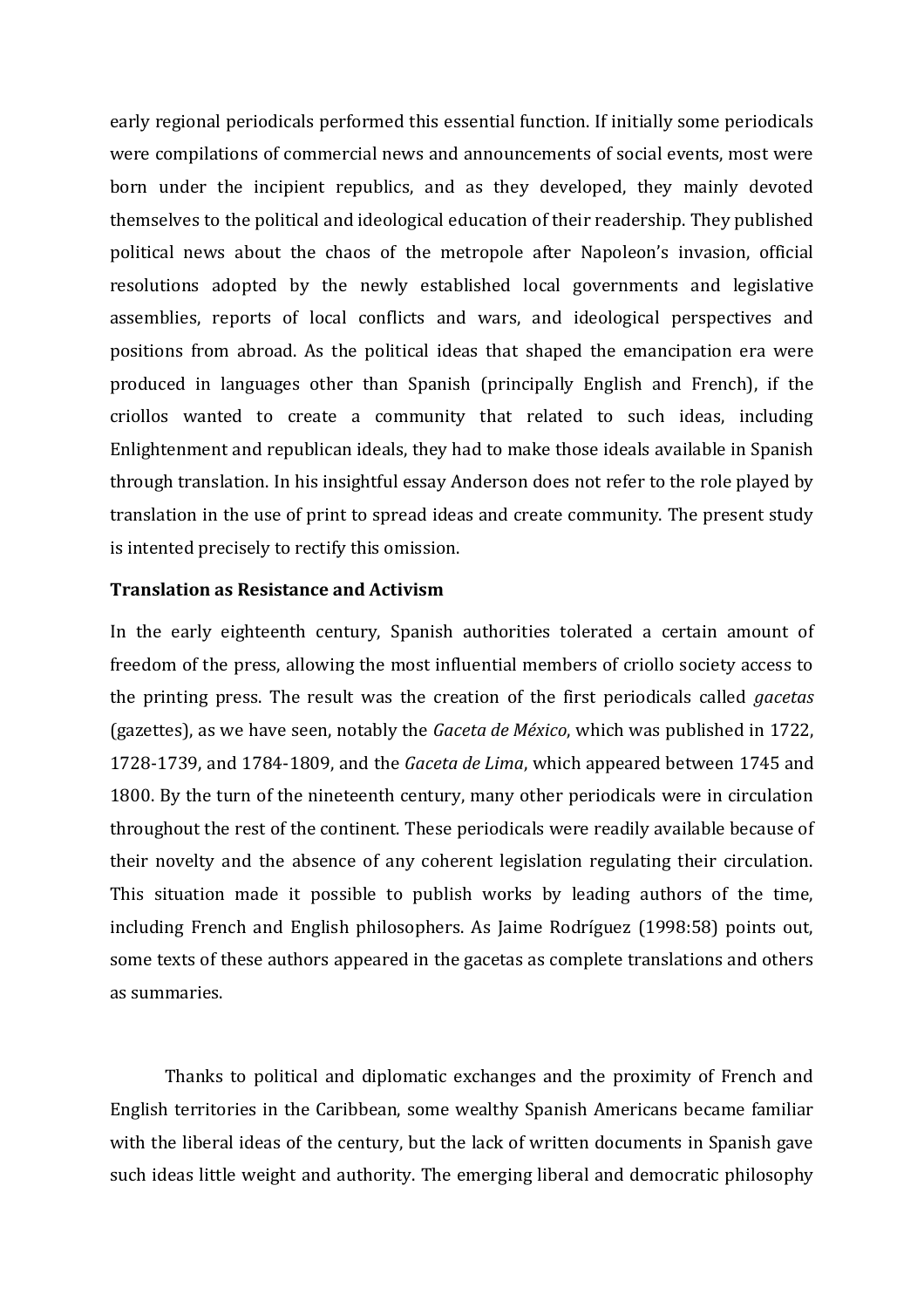developed orally as part of folklore, reaching even the lowest levels of society. In his biography of José María Vargas, Laureano Villanueva relates how new philosophical ideas spread in Venezuela: "[Vargas] devoted his spare time to reading and commenting on the works of Jean-Jacques Rousseau . . .", and "late at night, he worked on the translation of the *Contrat social*, reading it to his friends later in secret meetings" (1986:3).

Revolutionary songs also played an important role in the years before independence, making it possible to include less favored social groups in the emancipation process. Music provided a means for the lower classes to articulate their discontent with the colonial administration. In fact, revolutionary songs such as "La Carmagnole" and "La Marseillaise" were frequently sung in the Spanish colonies. Unlike "La Marseillaise", which was never translated into Spanish, a comparative analysis of the Spanish and French versions of "La Carmagnole" clearly shows how a translator can be resistant (Bastin 2004, Bastin and Díaz 2004). As Armas Ayala affirms, Americans displayed prolific ingenuity and wit in musical creations intended to criticize and ridicule the colonial authorities. Music was for the common people what books were for the "cultivated". Nonetheless, the "non-cultivated" also had indirect access to books; ideas overheard in public places and in the privacy of the masters' homes were potentially as influential as the actual reading of an entire book (Ayala 1970:134). Smuggled books, travel abroad by wealthy criollos, and contact with travelers, former slaves from the Antilles, and others helped attune Hispanic Americans to the new ideas and issues of the time. By the end of the eighteenth century, they had attained enough intellectual and administrative maturity to yearn for independence and, as Anderson (2006) puts it, an imagined and sovereign, though limited, community had taken shape.

## **Case Studies**

Case studies of resistant and activist translations from the period in question underline the decisive role translation played in the independence and creation of the first republics in Hispanic America. The following cases are a small sample of the many that need to be investigated, for there are numerous documents and translators to be identified and considered as historical objects of study with respect to the topic at hand.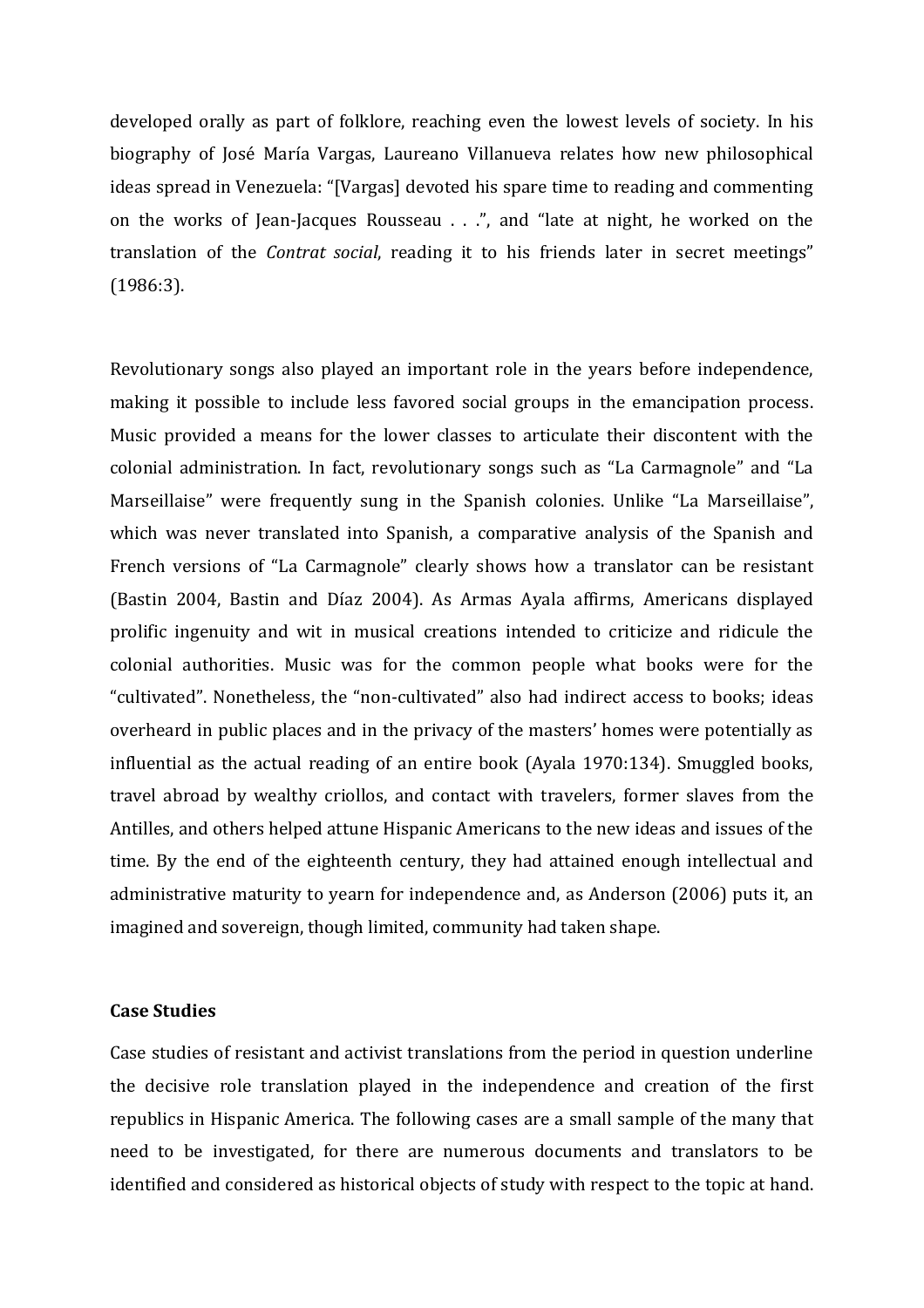Here we look at Spanish translations of the following texts: La Déclaration des droits de l'homme et du citoyen (Declaration of the Rights of Man and of The Citizen) of 1789 in 17 articles, translated into Spanish by Antonio Nariño in 1794; La Déclaration des droits de l'homme et du citoyen of 1793 in 35 articles, translated into Spanish by Juan Picornell in 1797; the Spanish translation of the *Lettre aux Espagnols américains* written by the Peruvian Jesuit Juan Pablo Viscardo and translated from French by Francisco de Miranda; Manuel García de Sena's book titled *La independencia de la Costa Firme justificada por Thomas Paine treinta años ha* (The Independence of the Costa Firme Justified by Thomas Paine Thirty Years Ago; 1811), which includes Spanish translations of excerpts from various works by Paine, as well as translations of the U.S. Declaration of Independence and the Constitution of the United States; and García de Sena's Spanish translation of John M'Culloch's book, *A Concise History of the United States, from the Discovery of America till 1807 (1807), published in 1812 as Historia concisa de los Estados Unidos: Desde el descubrimiento de la América hasta el año de 1807*.

Published between 1789 and 1812, these translations are central elements of the ideological bedrock of emancipation in Hispanic America. They fostered ideas and textual models for those who led the revolutionary movement in the Spanish territories in Hispanic America. What is important in these translations is not their literary or aesthetic value but rather their teleological force and the way translators and readers utilized them to serve their own agendas in that specific historical context. Exploring these aspects of the translations is the primary focus of the discussion here. Our discursive approach seeks not "to determine whether a translation transforms and thus- -as conventional wisdom would often have it--betrays an original text, but rather the question becomes one of defining how such a transformation is carried out and the conditions which make it possible" (St-Pierre 1993:82).

Translation helped to introduce into Spanish-speaking American countries a version of ideas that had already served to transform other societies in the Western world. Concerning the interculturality of translations and translators, Anthony Pym asks whether the history of translation should focus on translations or translators (1998:182-183). He argues that independently of their linguisitic competence,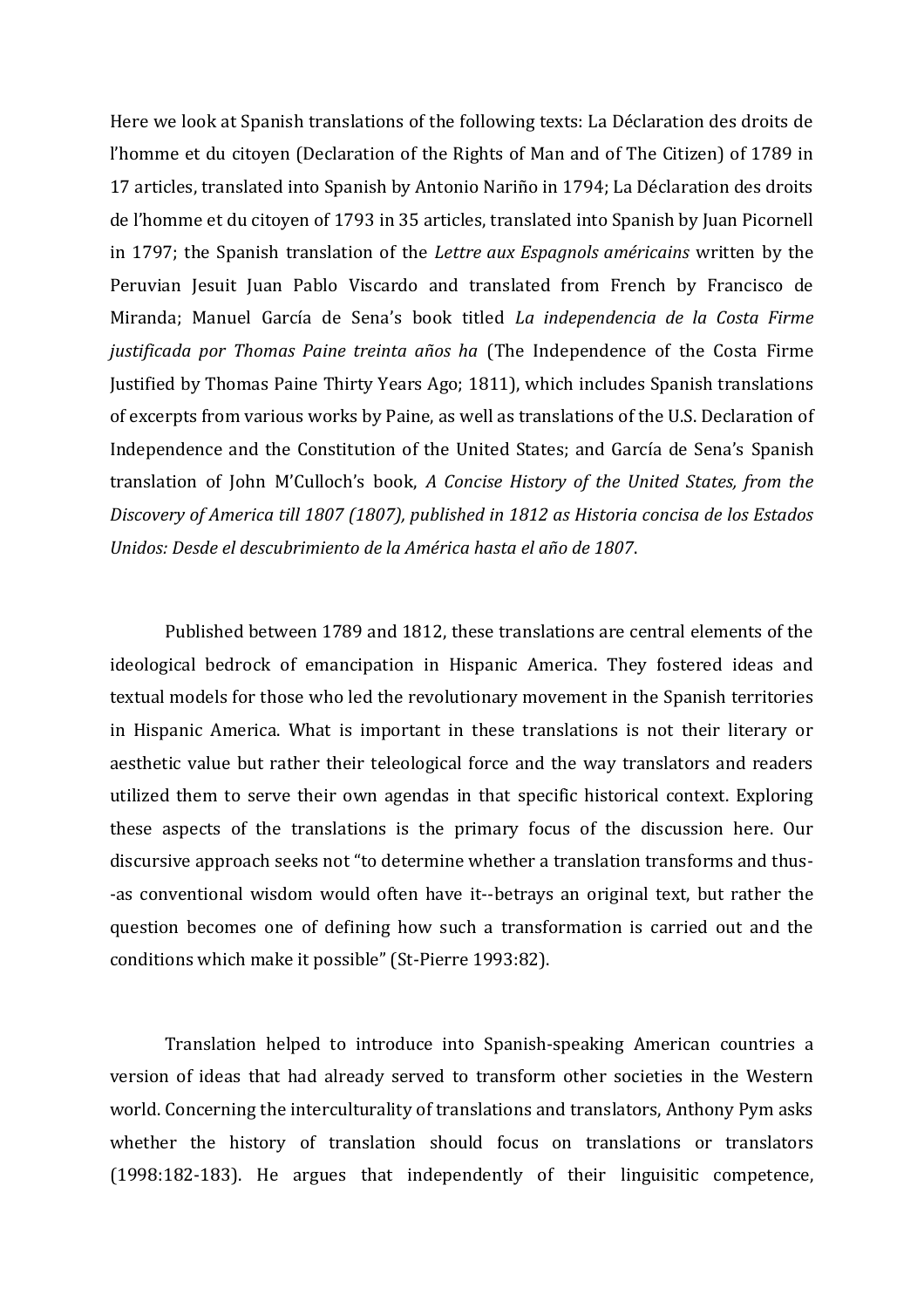translators can be considered members of an interculture. They occupy a space created by the intersection of the two cultures they mediate between. In the case of the translations considered in this essay, the men who translated these texts were certainly bilingual but to say that their role as translators makes them members of an interculture, in Pym's terms, would be an overstatement. With regard to the translations considered here, the act of translation and the translated texts per se as forms of resistance played a more important role than translators as agents. Indeed, more than the translators themselves who in these cases translated principally on occasion, the very essence of their subversive activity and the existence of the translated texts were instrumental in reforming and reconstituting the receiving culture.

## **The 1789 Version of the Déclaration des droits de l'homme et du citoyen**

On 26 August 1789 the General Assembly of the French Revolution promulgated the Declaration of the Rights of Man and of The Citizen, a document of 17 articles. After the publication of the Declaration, the Tribunal of the Inquisition of Cartagena banned it from circulation in the Spanish territories in an edict of 13 December 1789. By 1790, in the aftermath of the French Revolution, this edict enabled Spanish authorities to tighten their controls over printed material and ideas originating in France. This did not, however, prevent the Colombian Antonio Nariño (1765-1823) from translating and publishing the first Spanish version of the Déclaration des droits de l'homme et du citoyen.

Nariño had held important official positions in the Virreinato (the Viceroyalty) of Nueva Granada: treasurer, accountant, mayor of Bogotá, and lieutenant in the king's army. In criollo society he was recognized as a compulsive book collector and seller. Published in Bogotá in 1794, Nariño's translation into Spanish was a twopage, word-for-word document. His decision to translate and publish this document was prompted primarily by his liberal ideas and his Masonic affiliation, and secondarily by his business acumen. He was convinced that his text would capture the interest of a select readership. Although the document is his only translation, he is one of the few individuals in history to bear with equal honor the titles of general, president, and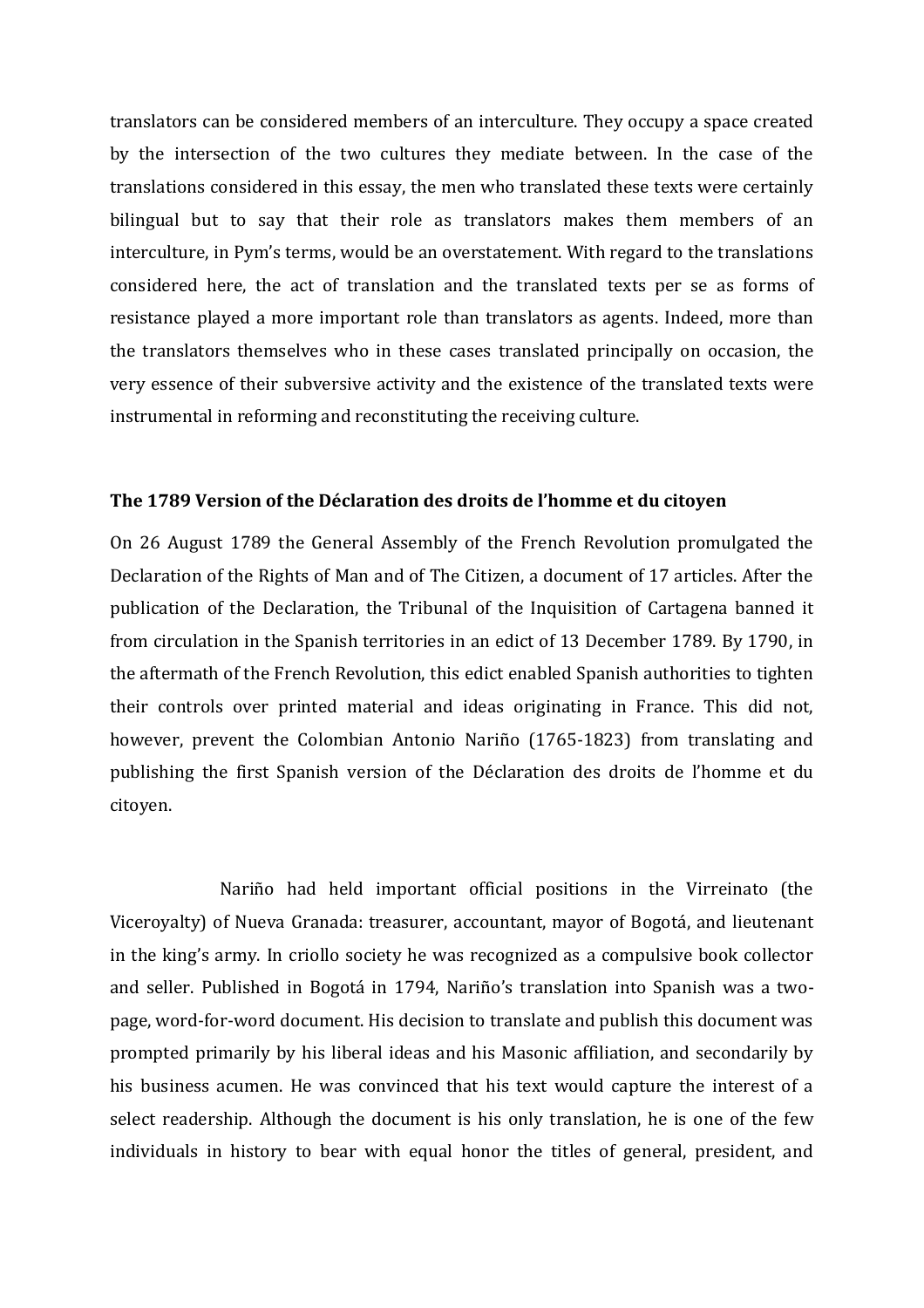translator.<sup>4</sup> In translating the text Nariño overtly subverted the prohibition against circulating the Declaration. According to Javier Ocampo López, the translator and editor printed one hundred copies of the document; only two or three copies had been sold when a purchaser and friend warned Nariño of the implications of his act (1999:171). The translator then decided to burn the remaining copies, but he was nonetheless prosecuted by the colonial authorities and given a penalty that was intended to serve as a deterrent in a society that was becoming more and more disgruntled with peninsular authorities: imprisonment in exile. Nariño somehow managed to escape and, as did many others before and after him, began a campaign in Europe to gain support for the cause of independence. He later returned to Colombia and joined the revolutionary movement.

Pym considers translators as "active effective causes, with their own identity and agenda" (1998:160). In the case of Nariño, it is more relevant to concentrate on the act of translation itself and the content of the translated text as forms of resistance and activism. This translation provided Spanish-speaking American society with a written document legitimating their desire for independence.

The ideas enunciated in the Declaration of the Rights of Man were to become guiding principles for founding the new states. The importance of Nariño's act is commensurate with the tensions it created in colonial society. First, it consolidated the revolutionary spirit that became manifest in conspiracy, secret criticism, satire, and pamphleteering. Second, the translator provided Spanish-speaking Americans with a document that was in itself the embodiment of principles for a new kind of polity and political organization, as well as the materialization of rights that until then existed only as hearsay oral accounts of events occurring in distant lands. In response the Spanish authorities started an arbitrary "witch-hunt" against conspirators, bolstering the resolve of criollo society to fight for their independence. This period witnessed the division of the society into traditionalists on the one hand and advocates of enlightenment ideas on the other (Ocampo 1999:177).

<sup>4</sup> In 1811 Nariño was appointed president of Cundinamarca, a province of Nueva Granada, Colombia, where the capital Bogotá is located. He was general in the revolutionary army during the period 1813-14.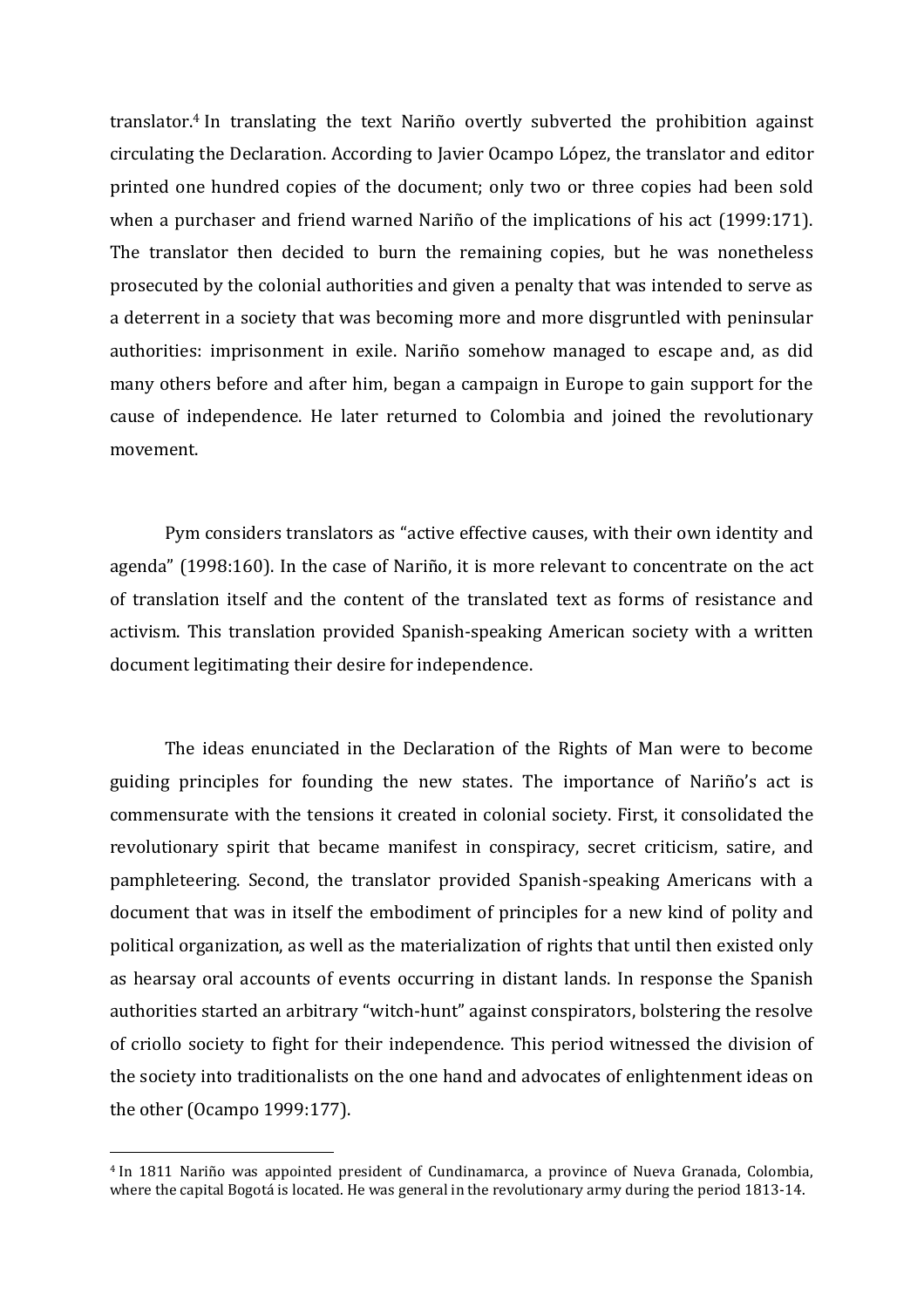The translated Declaration took on a new dimension following the independence of various Latin American countries. Nariño's text, the Spanish translation of the Constitution of the United States, and, of course, Picornell's version of the second Declaration (see below) were used as guiding documents for drafting the first republican constitutions across Hispanic America. The translation of the Déclaration des droits de l'homme et du citoyen of 1789 is therefore considered as the first clear act of overt ideological and political resistance by the dominant Hispanic American elite against the Spanish authorities in the New World. It gave Spanish Americans a "road map", a model of the type of political entity to strive for. Several translations akin to that of Nariño were published in the following years. The goal of all these translations was to provide a philosophical and political foundation for legitimizing independence, as well as a corpus of legal texts for creating the new republics. Picornell's translation of the second Declaration of the Rights of Man (1793) lent impetus to this endeavor in Venezuela in 1797.

#### **The 1793 Version of the Déclaration des droits de l'homme et du citoyen**

In the heat of the Reign of Terror (1793-94), a second Declaration of the Rights of Man and of the Citizen was drafted to be appended to the 1791 French constitution. Although its 35 articles emphasized the welfare of society over individual rights, it recognized freedom as a natural right. It was also drafted in more violent language completely attuned with the bloody atmosphere of the times. Article 35, for example, recognizes the legitimacy of insurrection to overcome the oppression of any government.

The translation into Spanish of the 1793 version of the Declaration of the Rights of Man was carried out in Venezuela in 1797. It had come by way of Madrid two years earlier. On 3 February 1795 (the Day of Saint Blas), an insurrection in Spain known as the San Blas conspiracy, designed and led by Juan Picornell (1759-1825), was to take place in Madrid to overthrow the monarchy and establish a republican government. An eminent pedagogue and, like Nariño, a Mason, Picornell had been influenced by the French Revolution. Translation was an activity common to the architects of the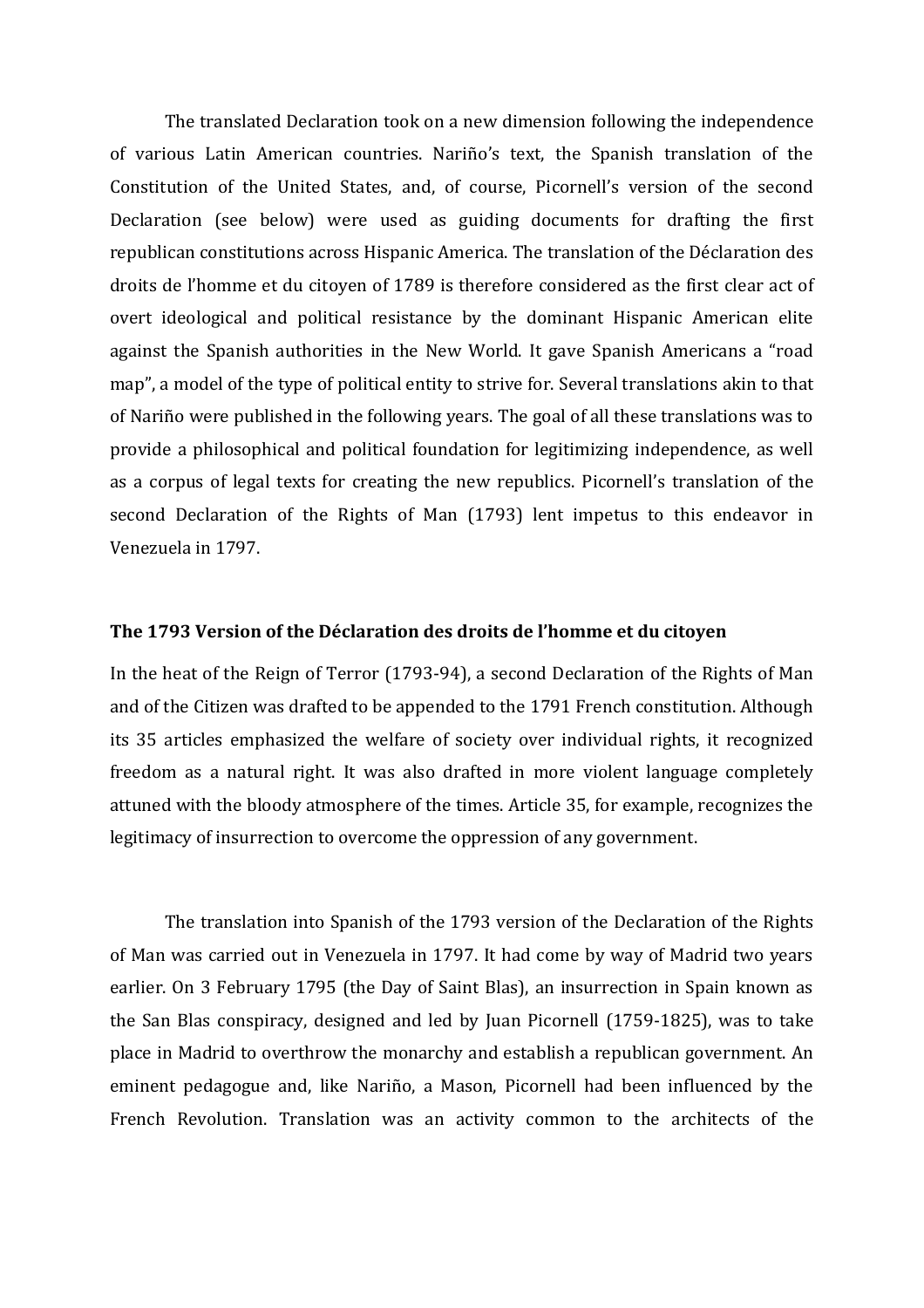conspiracy, including José Lax, Bernardo Garasa, and Juan Pons Izquierdo.<sup>5</sup> The vital force of this revolutionary enterprise was the translation of documents issuing from the political turmoil in neighboring France. The Venezuelan historian Casto Fulgencio López writes that "the conspirators gathered in José Lax's house to translate books and speeches from the neighboring republic" (1997:32). Picornell was aware of the power of translation and its capacity to introduce subversion into the receiving culture. His friendship with the Abbot Marchena, the translator of Rousseau's writings into Spanish (Schevill 1936), is evidence that his involvement in translation was no accident. Picornell's translation work was clearly a purposeful activity. For him texts had a definite role to play in social change. Picornell's dream was to bring about a Spanish version of the French Revolution and he saw translation as a means of enlightenment to inspire Spaniards about the greatness of democracy as understood by the French revolutionaries.

After the failure of their coup, Picornell and his accomplices were imprisoned and sentenced to death. Their sentences were later commuted to life imprisonment in the colonies. From his cell in La Guaira, Venezuela, Picornell was able to stoke the desire for emancipation in important members of Hispanic American society. Among those who joined him in his revolutionary efforts in America were Pedro Gual and José María España. These two are associated with the Gual y España conspiracy of July 1797, the most significant and most carefully orchestrated plot conceived by the criollos to overthrow the Spanish government in America prior to the wars of independence.

During the few months Picornell was imprisoned in La Guaira, he indoctrinated a group of influential criollos who facilitated his escape from prison the same day the Gual y España revolt was to take place. As with the earlier plot in Madrid, this conspiracy also failed. Picornell had to escape to Guadeloupe, where he pursued his revolutionary activities. On this Caribbean island he published the texts prepared in La Guaira: *Derechos del hombre y del ciudadano, con varias máximas republicanas y un discurso preliminar, dirigido a los americanos*; the book was published with a fictitious imprint, "Madrid Imprenta de la Verdad, año de 1797". The work includes the Declaration of the

<sup>5</sup> José Lax was a teacher of the humanities and an official translator; Bernardo Garasa was a lawyer and literary translator; Juan Ponz Izquierdo was a teacher of French and the humanities and sometimes referred to as co-translator of the Declaration (Grases 1997:32).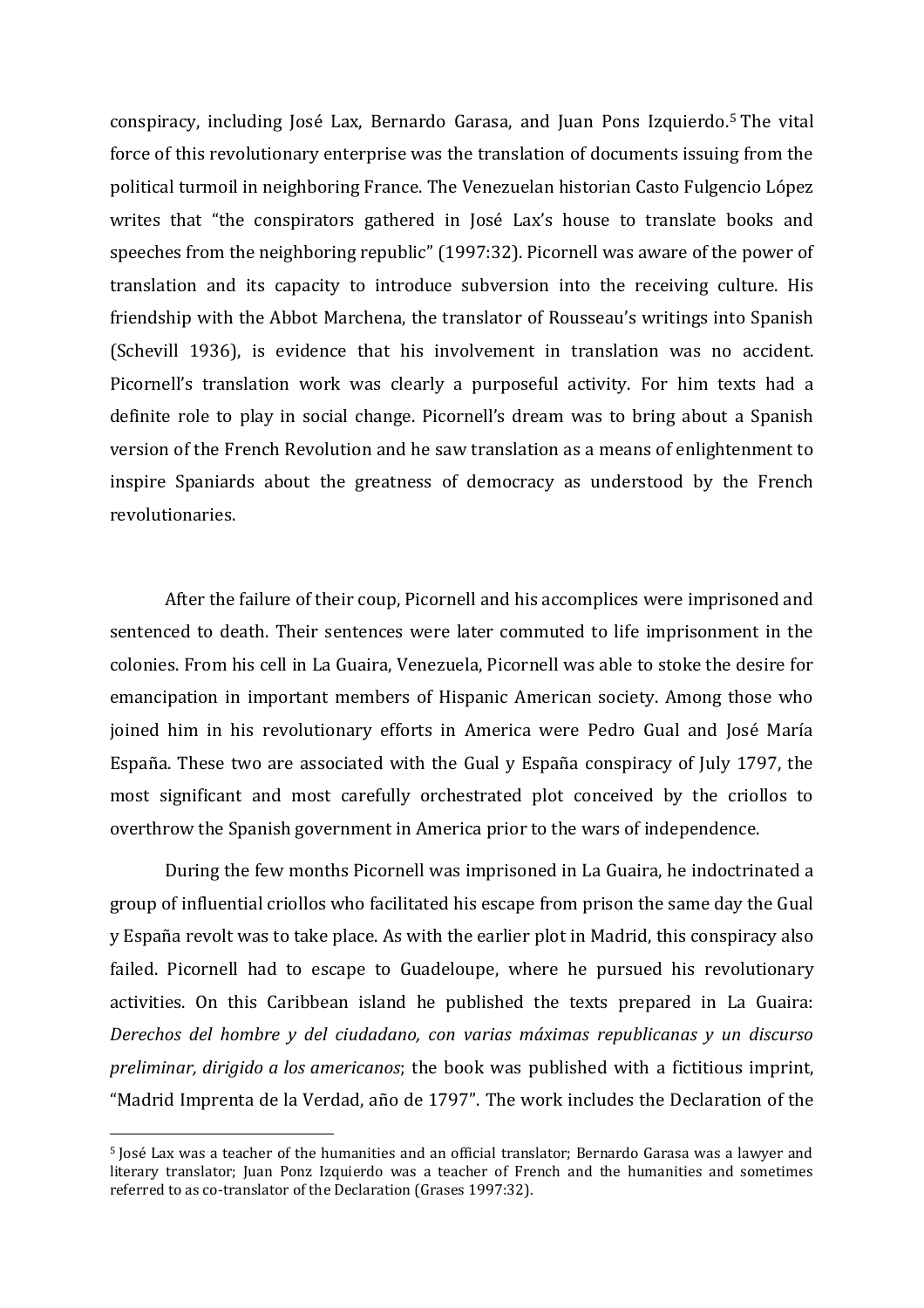Rights of Man, some republican maxims, a speech, and two revolutionary songs. The conspirators printed two thousand copies and distributed them all over America. As historians have recognized, Picornell and his collaborators adapted most of the documents used in the Saint Blas conspiracy in Madrid for their Hispanic American readership.

Picornell's contribution to this set of translations was confirmed in José María España's confession to his prosecutors on 3 May 1799:

"When Picornell arrived in Curaçao from Guadeloupe in November 1797, he took with him a printing press with the purpose--in his own words--of printing the papers of the revolution. He also had some copies of the book titled 'The Rights of Man and the Citizen' and . . . two songs titled 'American Carmagnole' and 'American Song'". (qtd. in López 1997:235-40)

Irrespective of the identity of the translator, this text in itself constitutes the blueprint for the republics that were to be established in the new century. Its importance for the first constitutional documents of Venezuela has been rightly demonstrated by Pedro Grases (1981b, 1997). According to C. López, Picornell's "political and philosophical doctrine not only signaled the beginning of the independence movement, it ensured the continuity of the movement and its survival until the birth of the [Venezuelan] Republic; it served as the legal foundation for the [Venezuelan] Declaration of Independence and the first Venezuelan constitutions"  $(1997:60).$ <sup>6</sup>

## **The Translation of Viscardo's "Lettre aux Espagnols américains"**

 $\overline{a}$ 

By a royal edict of Charles III of Spain, all members of the Order of Jesus were forced to leave the Spanish territories in America in 1767. Among the five thousand Jesuits who left was the Peruvian Juan Pablo Viscardo y Guzmán (1748-98). At the age of 21, Viscardo arrived in Modena, Italy. Managing to keep informed of relevant events in America, he traveled in Europe and attempted to secure England's support for Indian and slave uprisings. These efforts failed because England was negociating peace with Spain. Disappointed with English indifference, Viscardo ultimately died in London in

<sup>6</sup> Including the federal constitution in 1811, the constitution of the province of Barcelona in 1812, and the constitution of the province of Angostura in 1819.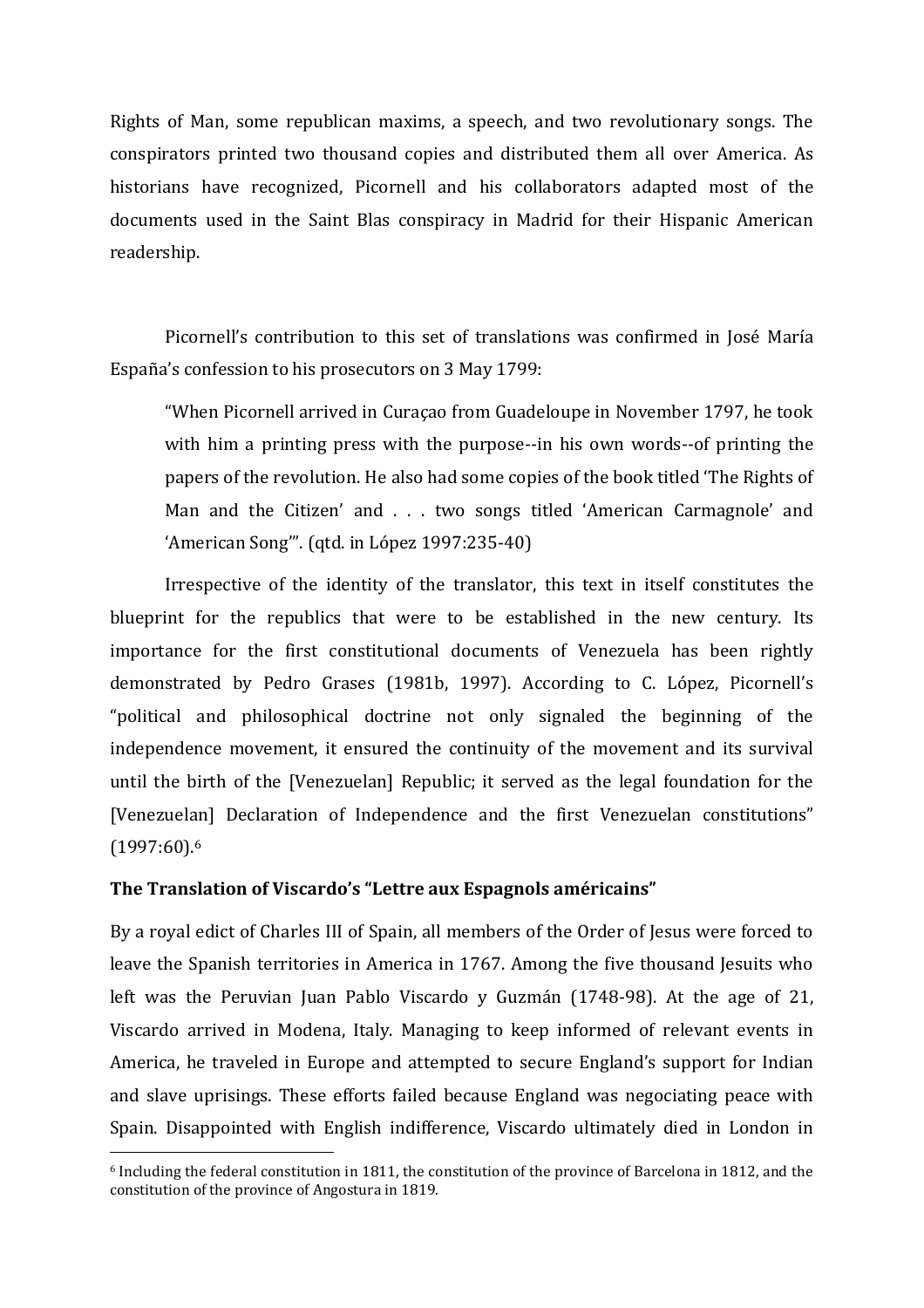1798, leaving his papers to Rufus King, U.S. minister to the English court (Vargas Ugarte 1964:70).

Viscardo wrote extensively from his exile in Europe, denouncing the abuses of the Spanish Crown in America and telling the world about the greatness and richness of his continent (Bastin and Castrillón 2004). In Florence between 1778 and 1791, he wrote a letter in French of some 30 pages with the goal of having it ready for publication on 12 October 1792, the date marking three hundred years of Spanish presence in the Americas.<sup>7</sup> Historians, such as Mariano Picón-Salas, consider Viscardo's "Lettre aux Espagnols américains" (literally, "A Letter to the American Spaniards") to be "the first and most widely distributed pamphlet championing the cause of revolution for independence" in Hispanic America and historically "the first declaration of independence" (1994:226). The letter is composed of three parts: the first is an accusation, similar to, though much longer than that in the Declaration of Independence of the United States; the second part is a philosophical justification of independence based on a text by Montesquieu; and the third part is an exhortation to Hispanic Americans to fight for their independence (Bastin and Castrillón 2004).

The Spanish translation of Viscardo's letter is the work of the Venezuelan Francisco de Miranda (1750-1816), one of the most important figures in the emancipation of Hispanic America and generally acknowledged as "El Precursor." Miranda had traveled extensively in the United States and Europe, had firsthand experience of the new republic after the independence of the United States, and had participated actively as a general in the French army during the French Revolution. Through his friend Rufus King, Miranda inherited Viscardo's writings and in 1799 published the original French text of Viscardo's letter in London, giving a fictitious place of publication, namely Philadelphia. As editor he added a preface and some footnotes to Viscardo's text, materials that were also included in Miranda's Spanish translation of the letter published by Miranda himself in London in 1801. This text became the Bible of revolutionaries in Hispanic America as a result of Miranda's efforts to make it known

<sup>7</sup> Viscardo probably chose to write in French because it was the language of diplomacy and culture in Europe at the time and very widely known by educated people in the Americas as well, as he himself exemplifies.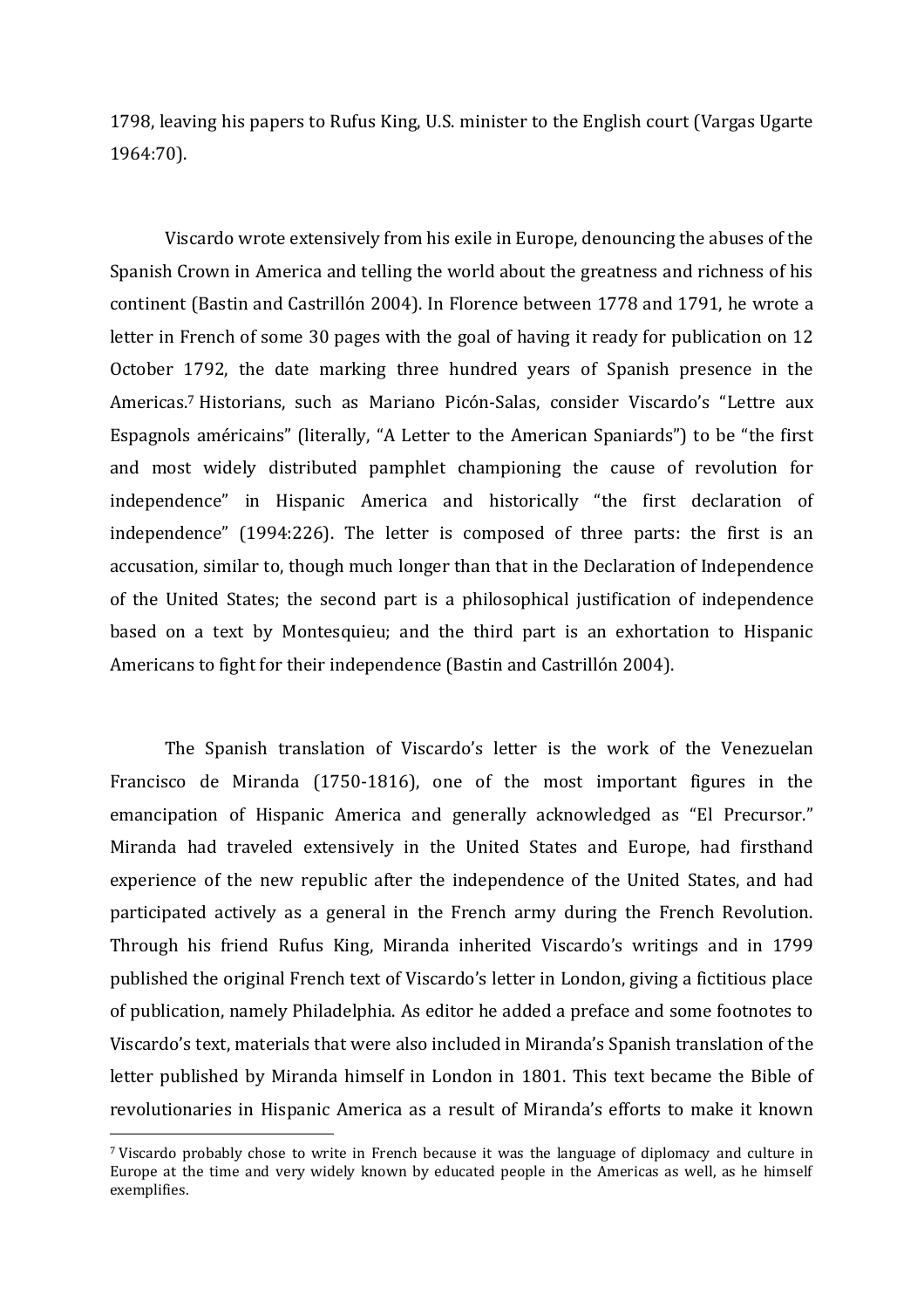everywhere in Europe and the Americas, first in French and Spanish and later in English as well.<sup>8</sup> The significance of this translation is recognized principally because of the striking intertextuality between Miranda's text and "La carta de Jamaica", written by Simón Bolívar in 1815 and one of his most important political texts. Luis Navarrete goes so far as to suggest that Viscardo's letter may have served as a model for the one written by Bolívar (1994:125).

An analysis of the translation shows that the translator succeeded in making it as accessible as possible to the Spanish-speaking readers. The teleological nature of the text justified its "domestication".<sup>9</sup> The Americans were addressed and depicted in the text, and they needed to identify with it. To achieve this goal it was essential to bring Viscardo's letter to them in their own language. Some manipulations of the text are worth considering because they make the translator's agenda explicit. As mentioned above, Miranda added an editor's note and several footnotes to both the original French publication and the Spanish translation. The editor's note is a short presentation of the author and the manuscript. The purpose of the note, however, is far from innocent and impartial. Miranda's subjectivity and political intentions are quite manifest.

Ce legs précieux d'un Américain-Espagnol à ses compatriotes, sur le sujet, le plus grand et le plus important qui puisse s'offrir à leur considération, est imprimé conforme au manuscrit de la main de l'Auteur même; et on pourra s'apercevoir au style, que c'est un étranger qui, s'exprime dans la langue Françoise sans aucune sorte de prétention. C'est D. Juan Pablo Viscardo y Guzman, natif d'Arequipa dans le Pérou, ex-Jésuite, mort à Londres, au mois de Février 1798, qui en est l'Auteur. On fera connaître dans la suite le reste de cet intéressant manuscrit sur l'Amérique Méridionale. (Viscardo 1799, editor's note)

Este precioso legado d'un Americano Español a sus compatriotas, sobre el objeto más grande y más importante que se puede ofrecer a su consideración, esta impreso conforme al manuscrito de la mano del autor mismo; y se podra conocer por el estilo del original que es un extranjero que se explica en la lengua francesa sin ninguna especie de pretensión. El autor es Don Juan Pablo Viscardo y Guzman,

<sup>8</sup> On the English version of the letter, see below. See also the facsimile of the second English edition (1810) with an introduction by D.A. Brading in Viscardo 2002.

<sup>9</sup> On the distinction between domesticating and foreignizing translations, see Venuti 1995, 1998.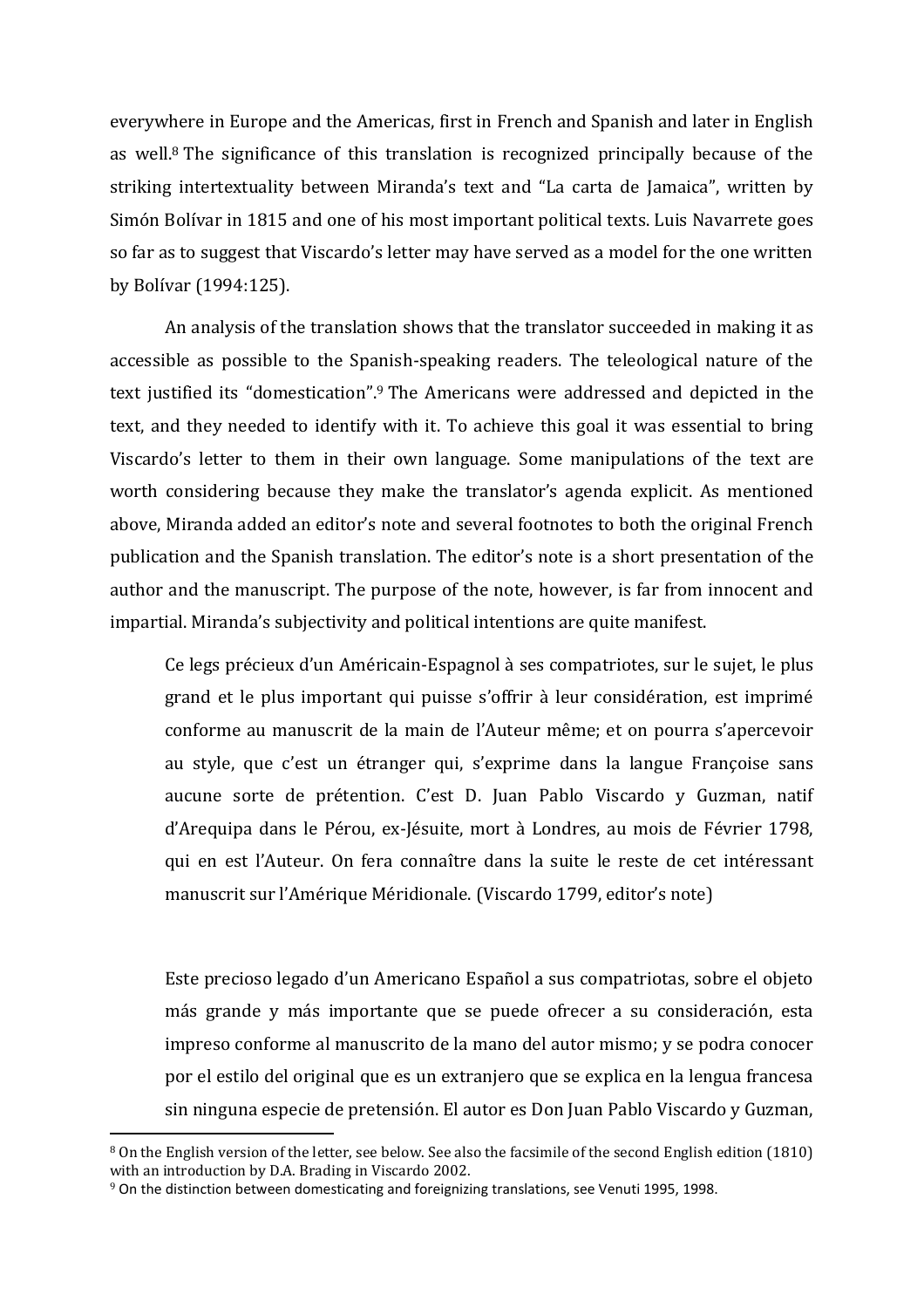nativo de Arequipa en el Perú, ex-Jesuita muerto en Londres en el mes de Febrero de 1798. En lo sucesivo se hara conocer el resto de sus interesantes manuscritos sobre la América Meridional. (Viscardo 1801, editor's note)

This precious legacy of a Spanish American to his countrymen, on the greatest and the most important subject that could be put to their consideration, is printed according to the manuscript written by the author himself; and it is possible to see from the style that he is a foreigner who has expressed himself in the French language without any pretension. The author is Don Juan Pablo Viscardo y Guzmán, native of Arequipa, Peru, a former Jesuit who died in London in February 1798. In the following pages, we will introduce the rest of this interesting manuscript about South America.

The choice of words in the first sentence shows that in Miranda's view translators are not merely instruments of communication. First, there is the value judgment conveyed by the use of the adjective *precioso* (precious) to describe the text, and the use of the word *legado* (legacy) makes the text the property of all Spanish-speaking Americans. Of greater interest from an ideological and sociolinguistic point of view is the use of the adjective of nationality in Viscardo's title of the original French text, "Lettre aux Espagnols americains" (later translated by William Burke into English as "A Letter to the Spanish Americans", in Burke 1808/1976). Although Miranda titled the Spanish translation "Carta derijida a los Españoles Americanos", (literally, "Letter Addressed to the American Spaniards"), in his editor's note he refers to Viscardo as "un Americano Español" ("a Spanish American"), defining a distinct and separate identity for his compatriots and shifting their affiliation. This exemplifies the resistance of the criollos to their inferiorization (Lavallé 1993, 2002). The language used here is a manifestation of resistance, the kind of resistance translators can exert by manipulating the linguistic code to reflect their own agendas. This translation strategy clearly illustrates the nascent desire of revolutionary criollos to be recognized not as Spanish people born in America but as Americans first with only secondary or contingent affiliations to Spain. Note that Miranda's term is anticipated even more strongly in Picornell's title: Discurso dirigido a los Americanos", where he omits the spanish connection altogether.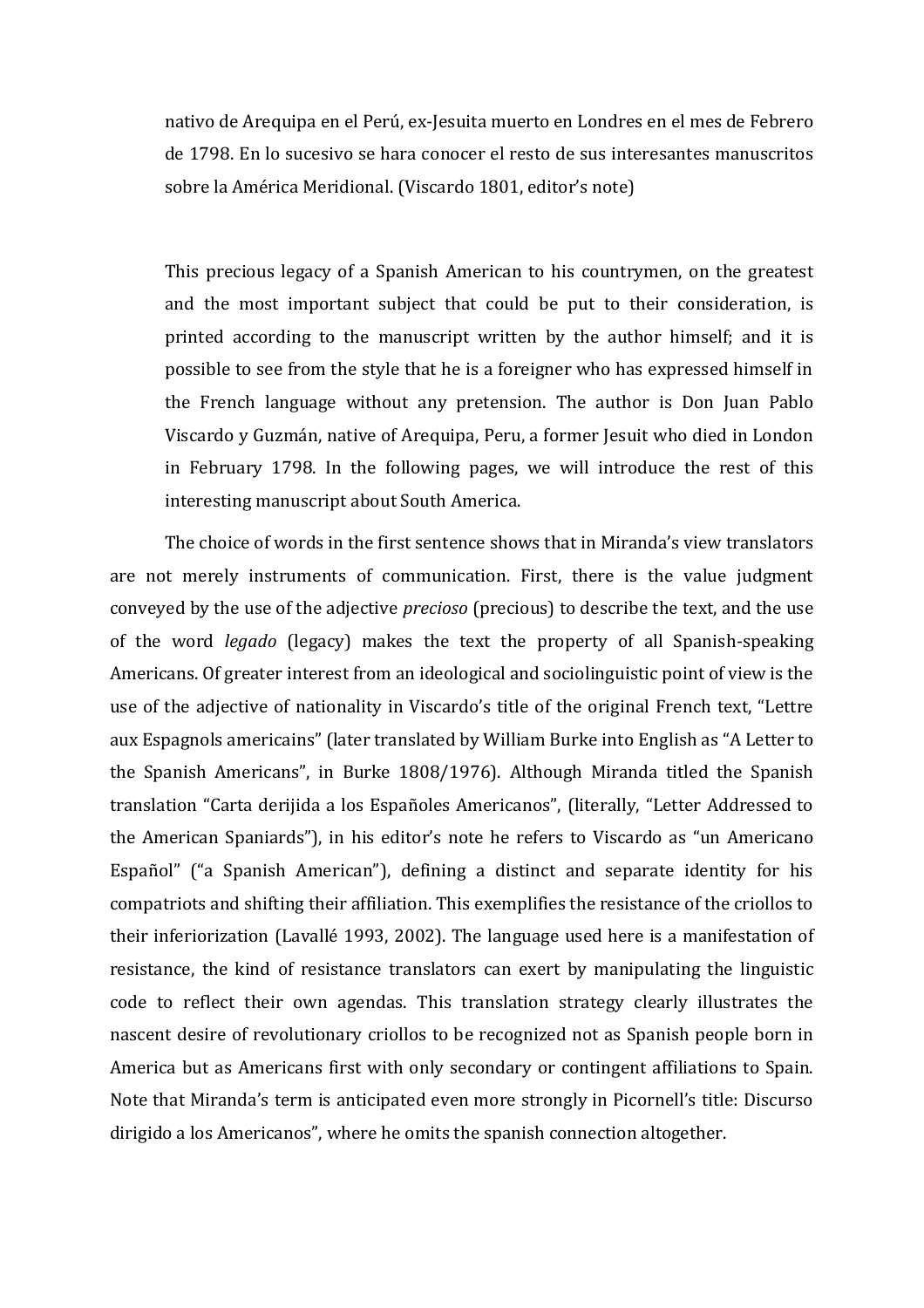Miranda used the translation of Viscardo's letter not only to introduce readers to the original author and his text but also and perhaps primarily to nurture his own project of independence, a goal he thought he had attained in view of the reception of his translation in the Spanish colonies. Several historians have corroborated the dissemination and influence of the text in Europe and in the colonies in the first decade of the eighteenth century (cf. Batllori 1953:153-57; Navarrete 1994:127). Picón-Salas argues that in fact Viscardo's text was successfully disseminated as a significant weapon of propaganda (1994:226).

The period was notable for conspiracies and espionage affecting all the economic and military powers of the time. Miranda was involved in planning an armed invasion of Venezuela in 1806. He obtained the economic support of the English but he was not allowed to procure arms or men in Europe (Parra-Pérez 1992:100). In New York he bought weapons and recruited a group of men who were for the most part of good social standing but ruined and in search of glory and fortune. In preparation for the invasion, Miranda wrote a proclamation in New York in which he appropriated Viscardo's arguments to justify his military actions. In this document he also included the complete text of Viscardo's letter and instructed the religious and the civil authorities of Venezuela to make the public aware of it by posting it on doors and by reading it once or twice daily at mass and other public gatherings (Batllori 1953:150-51). Miranda's military expedition to Venezuela was a complete failure. Although he succeeded in disembarking his troops on Venezuelan soil at Vela de Coro on 3 August 1806 and in seizing control of some territory, he lacked the military might required to guarantee the security of the very people he had come to liberate. Moreover, although widely read, his translation did not convince a significant number of his compatriots to join the rising, and he was forced to flee Venezuela. Departing from the same location where he had just landed, Miranda left Venezuela on 7 August 1806.

Back in Europe, Miranda promoted an English version of the letter. In 1808 one of his supporters, the journalist William Burke, published a book titled *Additional Reasons for our Emancipating Spanish America*, to which Burke appended his own English translation of Viscardo's letter. Aware of the interest of the *Edinburgh Review* in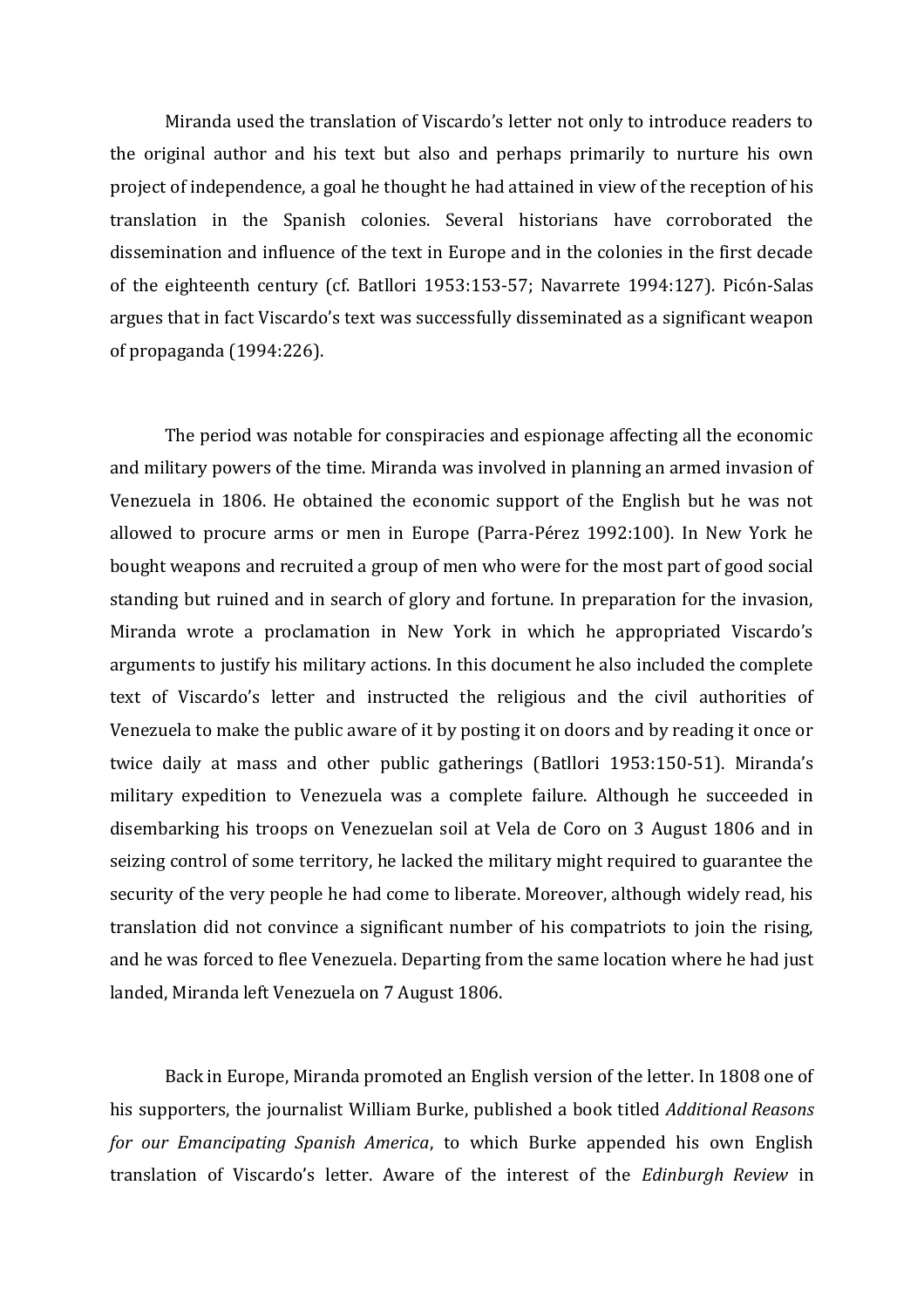American matters, Miranda seized this opportunity to make Viscardo's thought more available to English-language readers. With the help of James Mill, in 1809 Miranda published a 34-page essay in the *Edinburgh Review* based on Viscardo's letter, justifying once again the independence of Hispanic America. The first two pages of this article are dedicated to Viscardo's letter and the other 32 pages are devoted to the emancipation of Hispanic America (Batllori 1953:154).

Viscardo's letter struck a deep chord with Spanish-speaking Americans during the critical years of the struggle for independence. Early evidence can be found in the Venezuelan declaration of independence (1811), the content of which was much influenced by Viscardo's ideas. In the same year the *Gaceta de Caracas* reproduced the full text of the declaration. By then William Burke had taken up residence in Caracas and was using this paper to make constant references to the Jesuit's legacy (Batllori 1953:157). The letter was also reprinted frequently in English, Spanish, and French in the first years of the twentieth century, as historians interested in the ideological foundations of the independence movement recognized Viscardo's letter as one of the most influential documents of the time.

## **The Writings of Thomas Paine and John M'Culloch**

 $\overline{a}$ 

In 1803, after fighting in the Valles de Aragua in Venezuela under the command of the Marqués del Toro (Simón Bolívar's father-in-law), Manuel García de Sena (1780-1816) took up residence in Philadelphia with his brother Domingo. In 1810 he began translating excerpts of several works by Thomas Paine into Spanish, publishing them in 1811 in Philadelphia under a single title, *La independencia de la Costa Firme justificada por Thomas Paine treinta años há: Extracto de sus obras, traducido del inglés al español* (The Independence of the Costa Firme as Justified by Thomas Paine Thirty Years Ago: Excerpts from his works translated from English into Spanish by D. Manuel García de Sena).<sup>10</sup> In this book García de Sena included Spanish translations of excerpts from the most influential works of Thomas Paine, as well as translations of the Constitution of the United States, the United States Declaration of Independence, and the constitutions of

<sup>10</sup> The term "Costa Firme", literally the 'firm coast', refers to the northern part of South America, mainly Venezuela. Our work is based on the 1949 edition of the volume.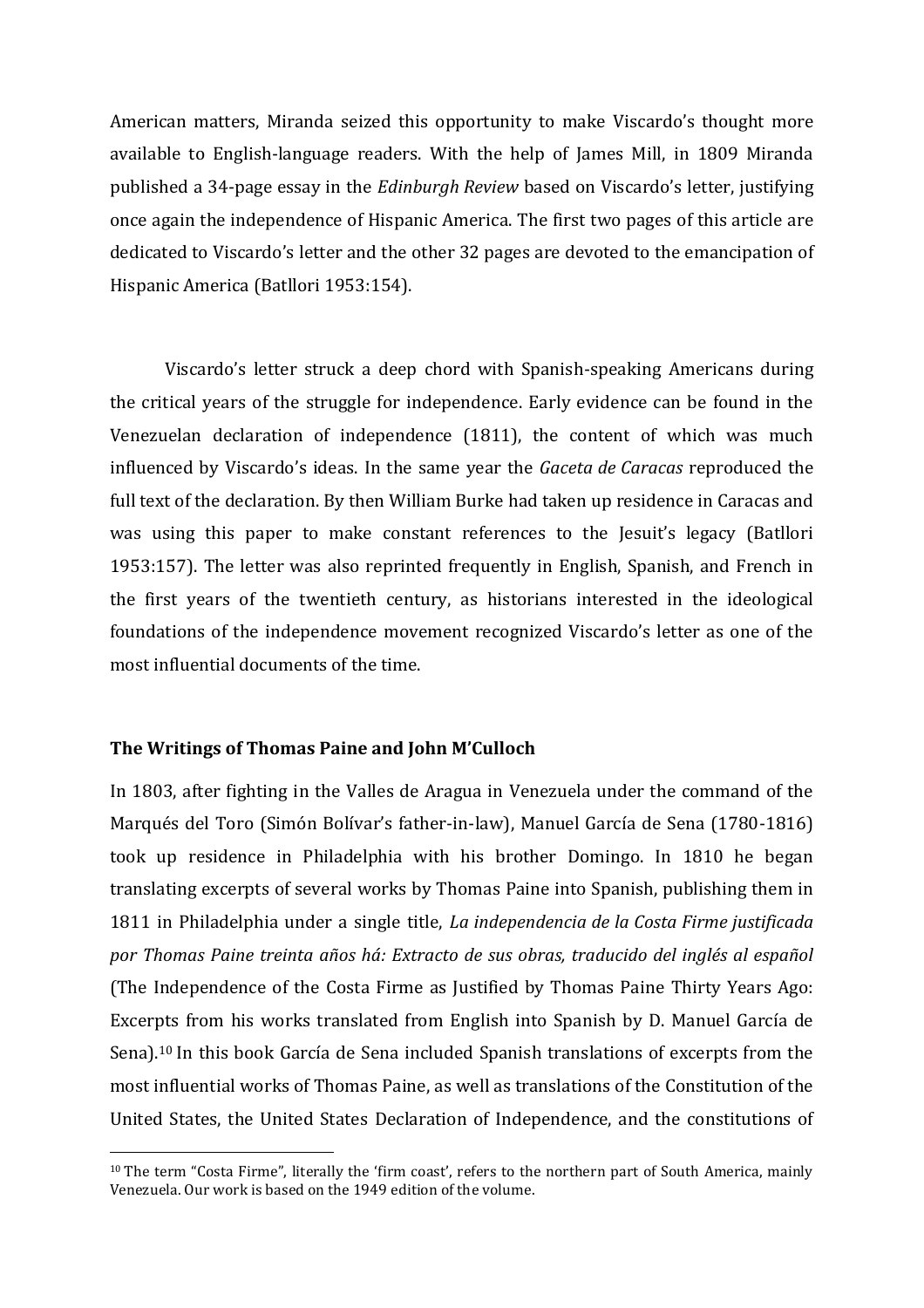various former colonies. He subsequently translated John M'Culloch's *A Concise History of the United States, from the Discovery of America till 1807* (1807) into Spanish as *Historia concisa de los Estados Unidos: Desde el descubrimiento de la América hasta el año de 1807*, in which he also incorporated a revised version of his first translation of the U.S. Declaration of Independence (Grases 1981a:400), publishing the volume in Philadelphia in 1812.

García de Sena used his translations as political tools to champion the cause of emancipation. His choice of Paine's texts is quite significant. He excerpted the most general texts and the ones most applicable to Hispanic America. In the texts selected he omitted all references to contemporary conditions in North America, considering them of little interest to his compatriots (Grases 1981a:404). To his translations he added personal comments such as ". . . para la mejor comprensión de los lectores americanos" ("to enable [Hispanic] American readers to better understand"; Grases 1981a:405). He also addressed a delicate aspect of Anglo-American culture: the role of the church, specifically the prohibition against priests holding public office. García de Sena not only translated this prohibition, he explained its reasons. This aspect of the separation of church and state in the U.S. was particularly important to confront in adapting European or North American models to Hispanic America, where most political leaders feared opposing the church and excluding it from the new duties of the state. The following excerpt of a letter written by García de Sena to his brother Ramón in December 1810 attests to the importance of the issue: "Convinced after reading [the translation] that it does not contain a single word contradicting our religion, I hope it can circulate freely among my countrymen" (qtd. in Grases 1981a:406).

To further his strategy García de Sena added paratexts of his own to the translation of Paine's texts, including a dedication and some footnotes. He dedicates his work to the "americanos españoles" ("Spanish Americans"), choosing the same expression Miranda used in the foreword to Viscardo's letter. This illustrates the high degree of intertextuality found in revolutionary texts of the period. García de Sena also adds a footnote to his translation of the U.S. Declaration of Independence at the point where the original text enumerates the atrocities of the English king: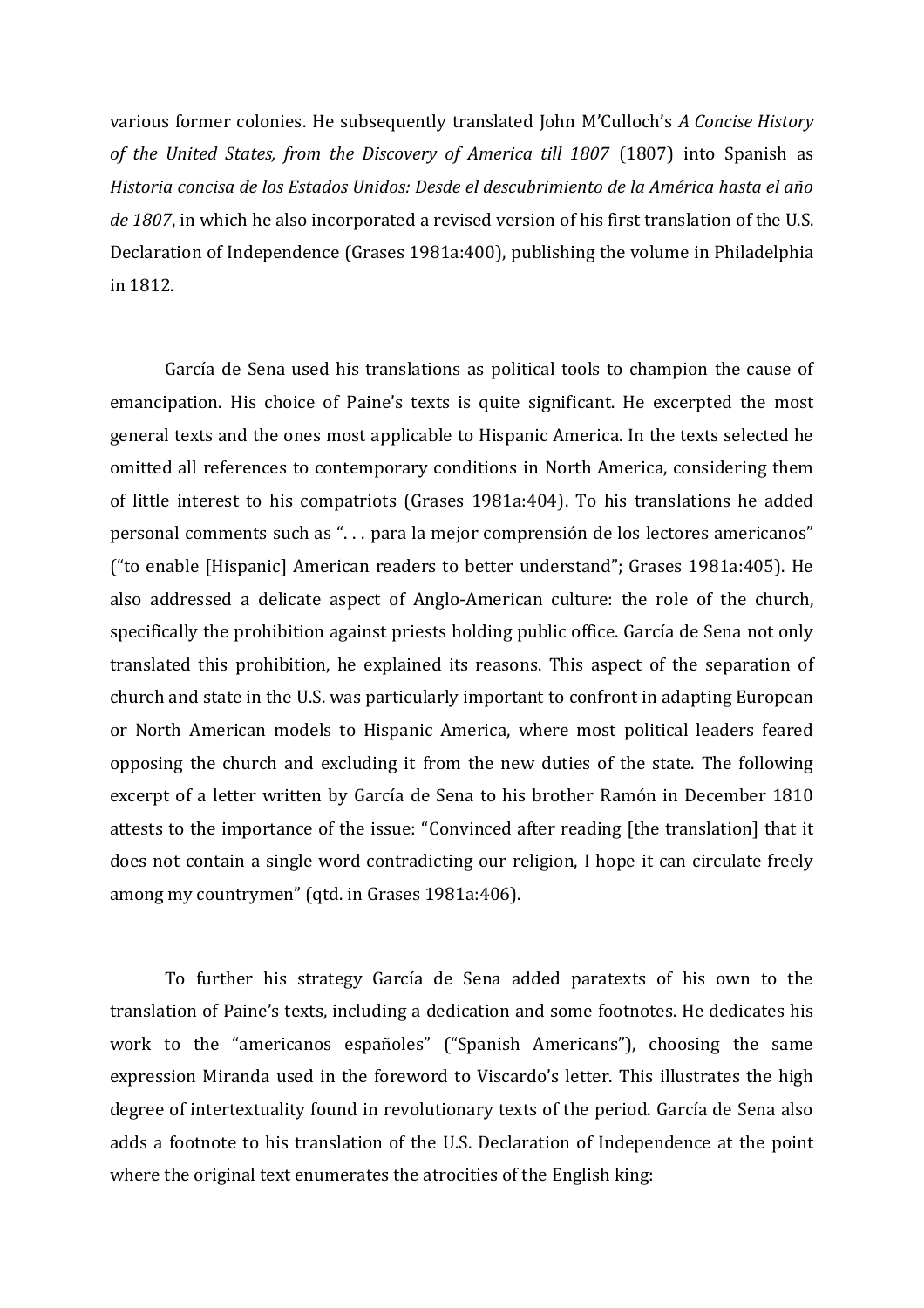A todo esto [las atrocidades del Rey de Inglaterra] puede añadir en favor de los americanos del Sud, y con relacíon a los últimas gobiernos de España en Europa: Ellos nos quieren gobernar sin más derecho que el que tenemos nosotros para gobernarlos a ellos. (1949:156)

To all this [the atrocities of the King of England] it is possible to add the following in favor of the South Americans in relation to the most recent Spanish regimes in Europe: they want to govern us without having any more right to that than the right we have to govern them.

In his translation of M'Culloch's book, García de Sena also adds a dedication to "los americanos españoles" ("the Spanish Americans"), exhorting them to continue the struggle. The goal of this long dedication is twofold. First, the translator recognizes with full "professional humility" his linguistic shortcomings.

Pero me ha animado al fin la consideración de que ni lo fastidioso del estilo ni los muchos defectos que se encuentran en la traducción, serán capaces de desfigurar los hechos que me propongo transmitir al español para aquellos a quienes no sea posible obtenerlos de otro modo. (qtd. in Grases 1981a:398)

But I decided to translate [the book] as I felt that neither the stylistic deficiencies nor the numerous defects in the translation would distort the facts that I intend to transpose into Spanish for those who would otherwise have no access to them.

García de Sena thus anticipates Grases's modern critical assessment that the Spanish text of the translation is by no means a model of stylistic perfection (1981a:398). The translator clearly indicates he has focused much more on the content of his translation than on its wording. This illustrates that the contents of the translations rather than discursive or textual strategies are here the primary site of resistance, contrary to arguments about resistance in (literary) texts proposed by Venuti, for example (1995, 1998).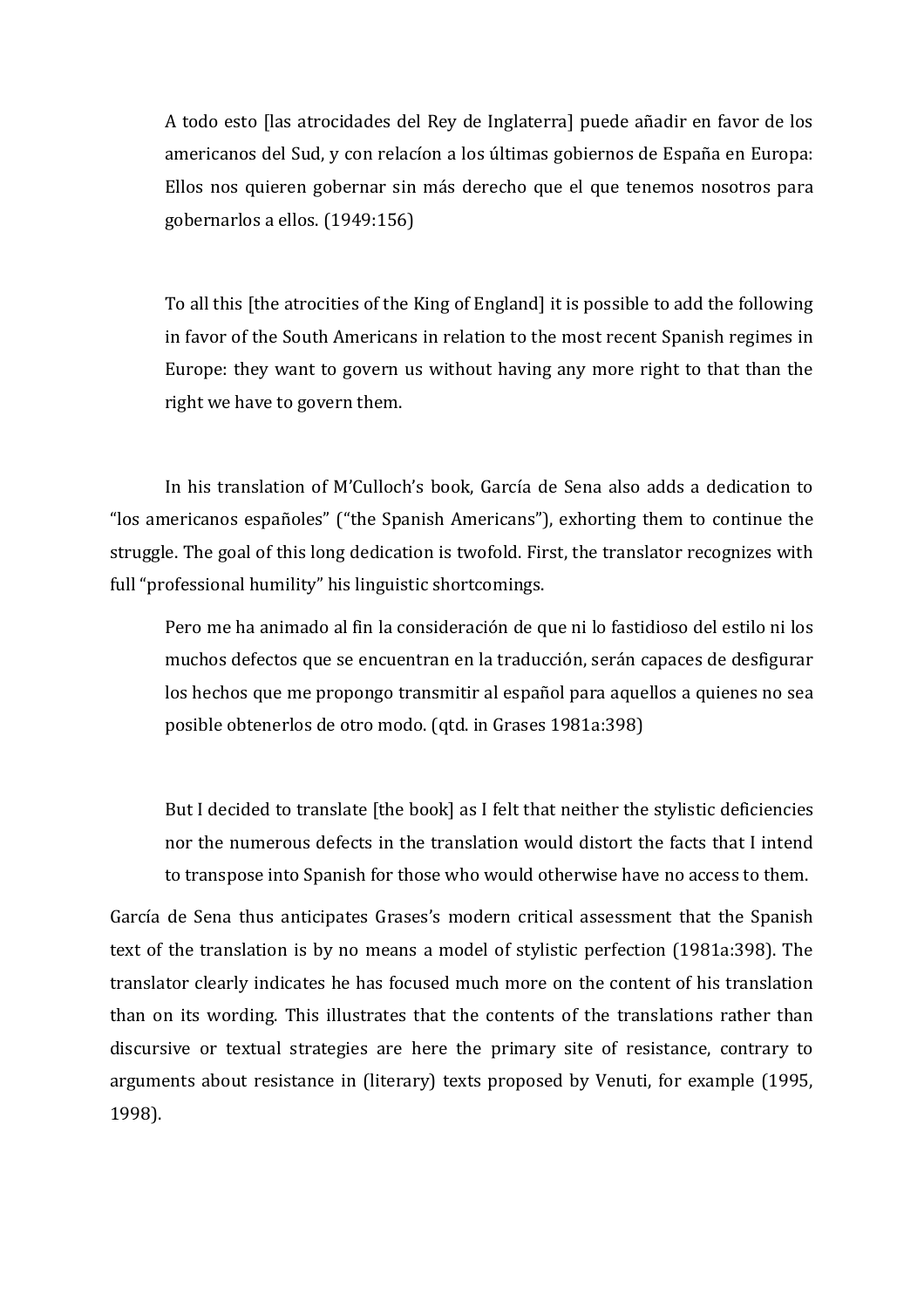Second, García de Sena urges his compatriots to remain united in order to take their rightful place in the community of nations. He concludes his dedication with the following exhortation.

Que el Nuevo Mundo todo le dé al Viejo una lección de virtud! Cuánta felicidad cuando de las tierras frías del Labrador al rincón más apartado de la Tierra del Fuego, solo se asistirá a congresos de los que se pueda decir con dignidad: "Ojalá este gran monumento elevado a la Libertad sirva de lección a los tiranos y de ejemplo a los oprimidos!" (qtd. in Grases 1981a:404)

Let the whole New World teach a lesson of virtue to the Old World! Rejoice then when from the cold lands of Labrador to the most distant tip of Tierra del Fuego, there will be congresses everywhere. Then we may say with dignity, "May this great monument erected to liberty serve as a lesson to tyrants and an example to the oppressed"!

De Sena's political agenda, as his dedication shows, is clearly not that of a timid, invisible, and transparent translator.

Both the selection of texts and the censorship exerted by García de Sena (on everything contrary to his Catholic beliefs, as well as aspects of the original texts that were not directly applicable to the situation in Hispanic America) confirm the hypothesis that politically committed translators use their translation work to serve their goals of resistance activism and to promote their own political agendas. The translations by García de Sena were neither requested nor sponsored: they were selfinitiated undertakings. García de Sena's objectives were neither philanthropic nor economic, they were clearly political: to demonstrate the legitimacy of independence for Hispanic America and the potential benefits of independence for his compatriots, using the sociopolitical and economic situation of the United States as a model. Such efforts by the translator were not in vain when one considers the historical significance of his translation of the Constitution of the United States, in particular, included in his volume of translations from Thomas Paine. Grases has documented the circulation of this translation throughout Latin America and its traces in the first Venezuelan constitutions.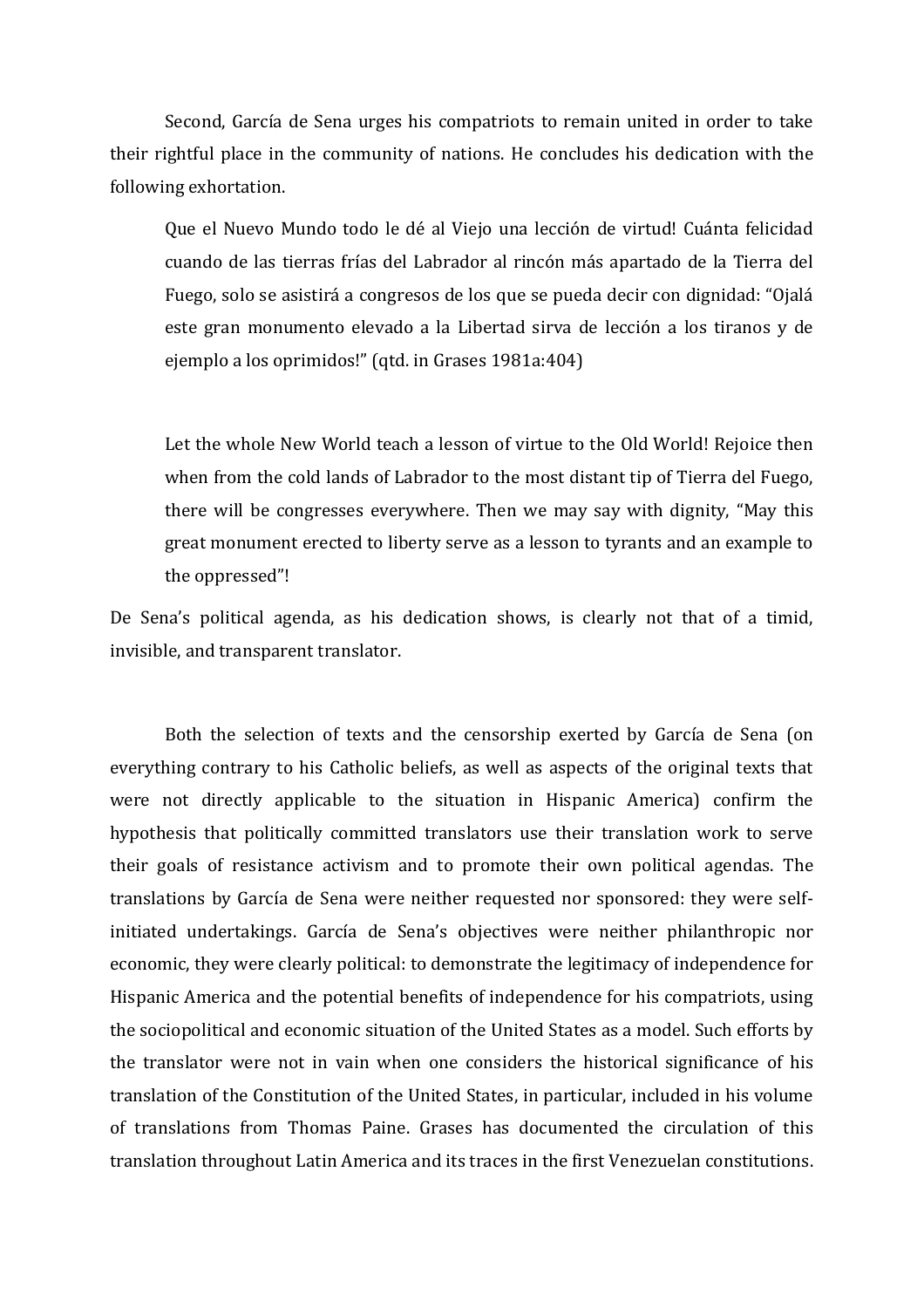Five thousand copies of García de Sena's translation of Paine's work were printed, most of which were shipped to Venezuela, with the remainder going to Veracruz, Cartagena, Havana, and Puerto Rico, where they became required reading (Grases 1981a:410-20). In fact, on Venezuela's independence day, 5 July 1811, it was García de Sena's translation of the Constitution of the United States that was read before the newly created Venezuelan congress (Grases and Harkness 1953:56).

## **Conclusion**

The interest of translation scholars in postcolonialism outside Europe and North America is gaining momentum as demonstrated by the activities of translators and translation scholars in the developing world. This growing interest bodes well for the Spanish-speaking America, but it has not been significant enough to impel descriptive studies of translation history in this part of the globe beyond the mere archaeological stages of its development, even though, admittedly, archeological data on facts and events do help define the agendas of translators and researchers.

The examples discussed above demonstrate once again that translation is not an impartial and objective activity. The translators discussed--Nariño, Picornell, Miranda, and García de Sena--were textual and cultural mediators committed to their personal goals and those of the communities dedicated to the liberation of Spain's American colonies. The original texts were only "pretexts" for the greater enterprise of communicating and massively disseminating ideas to which they were profoundly committed. In the translators' agendas, therefore, translation was a means, not an end.

These specific cases related to Hispanic America clearly illustrate how vital the study of translation history is to explain the sociopolitical facts of communities and nations. Latin American translators made a significant contribution to its history. The political imprint they left on their translations can be paralleled with influences exerted in other times and other places. The translations of Shakespeare by Michel Tremblay and Michel Garneau, deemed to give Quebec a sense of renewed identity at the time of the "Révolution Tranquille", come to mind (Brisset 1990). A parallel can also be drawn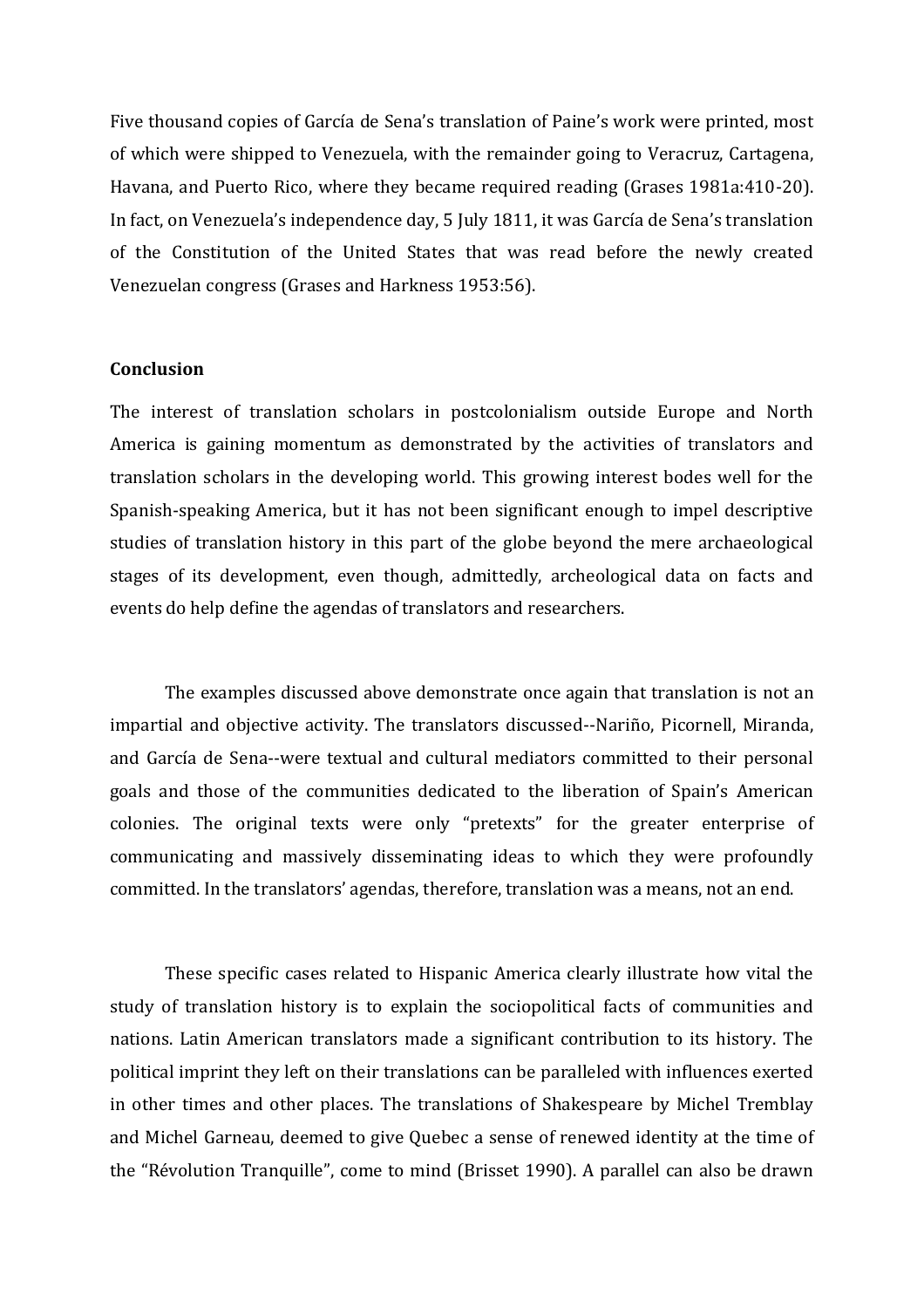with the Irish translators such as Augusta Gregory or Mary Hutton who helped effect the independence of Ireland (Tymoczko 1999). Such renditions are quintessentially subjective, political, resistant, activist. Tremblay and his fellow Canadian translators and the Irish translators became historical actors, not unlike García de Sena and the others discussed here.

The Brazilian concept of *anthropophagia* (anthropophagy; Andrade 1928) is also relevant to the cases discussed here.<sup>11</sup> Although developed during the modern period, such a concept seems to have motivated translators such as García de Sena, as well as their Hispanic followers including Andrés Bello, José Martí, and Jorge Luis Borges, whose translation work is characterized by appropriating strategies as well (Bastin, Campo, and Echeverri, 2004). In this regard Diego Saglia notes,

"The concept and practice of appropriation may thus reconfigure the status of translation as the production of texts that are not simply consumed by the target language and culture but which, in turn, become creative and productive, stimulating reflections, theorizations and representations within the target cultural context" (2002:96).

The history of translation in Hispanic America is for the most part unknown to the rest of the world and, even more discouraging, to Hispanic Americans themselves. Many Latin American translation scholars and professionals are more at ease talking about Perrot d'Ablancourt, Walter Benjamin, or John Denham than about Francisco de Miranda, Manuel García de Sena, or Andrés Bello. The cause is, of course, a somewhat xenophile attitude on the part of many Latin American scholars, rooted in a long tradition of a Eurocentric orientation in Latin American culture as a whole. Moreover, the Eurocentric manner in which translation studies as a field has developed compels Latin American scholars to study European or North American issues, as well as to adopt foreign models to explain local matters, because this is the only means of participating in translation studies discourses. The time has come to study translation using local models (whether inspired by literary criticism, sociology, or philosophy) as the most appropriate way to interpret local realities. This may be the way for Hispanic American

<sup>11</sup> On anthropophagy and translation see also Vieira (1994, 1999).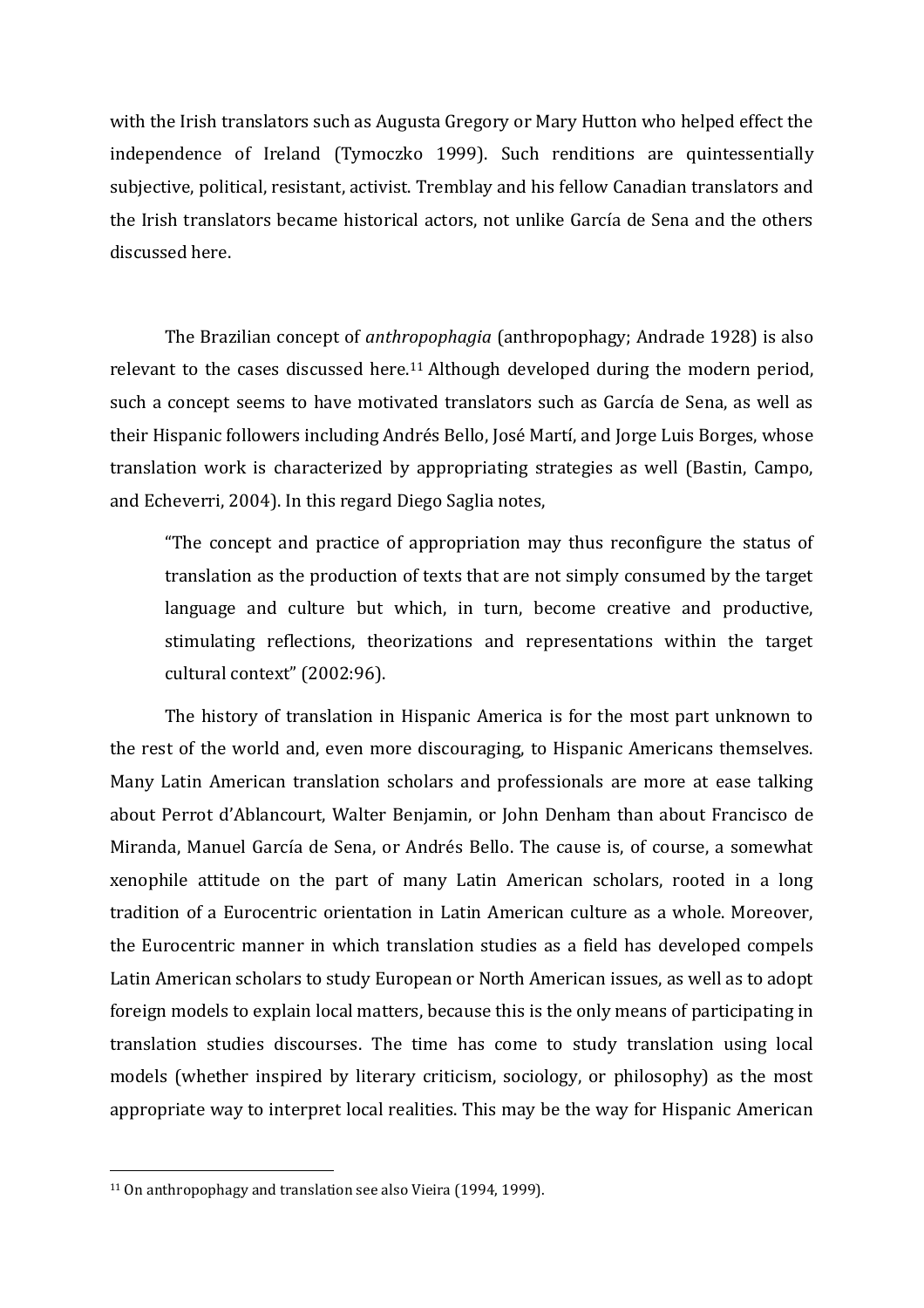scholars to develop their own form of resistance within the field of translation studies, and it may be a model for other local groups of scholars to utilize as well.

Our research has focused primarily on the importance that translation played in the independence period when the rising Hispanic American elite used it to subvert Spanish domination, highlighting a genuine Latin American way of translating. At the same time translation also served the goals of the criollo elite to establish and consolidate their domination and control over the less empowered social classes and ethnic minorities in Spanish-speaking America. Translation certainly fueled the impetus for emancipation, but it also gave the controlling minority the means to perpetuate the social inequalities that continue to be characteristic of Hispanic America. Such an ironic outcome of translation leading to both emancipation and oppression, to both resistance against and collusion with established structures of power, remains to be studied. It is in many ways representative of the heterogeneous position of translators as historical and social agents.

Last but not least, the cases discussed above are only a few among many more to be uncovered and studied in order to characterize the profound influence that translation exerted on the history and fate of Hispanic America. Although limited, these case studies demonstrate one significant feature in translation history, namely that a sociological rather than an anthropological approach is needed to understand how translation has influenced the course of history. It has been clearly shown that content rather than textual strategy is the focus of resistance and activism in translation in the case studies considered here and, moreover, that the message of the translated text and its reception rather than the identity of the translator are the main issues to be considered even when translators are visible agents of history.

## **Works Cited**

Álvarez, Román, and M. Carmen-África Vidal (eds.). 1996. *Translation, Power, Subversion*. Clevedon: Multilingual Matters.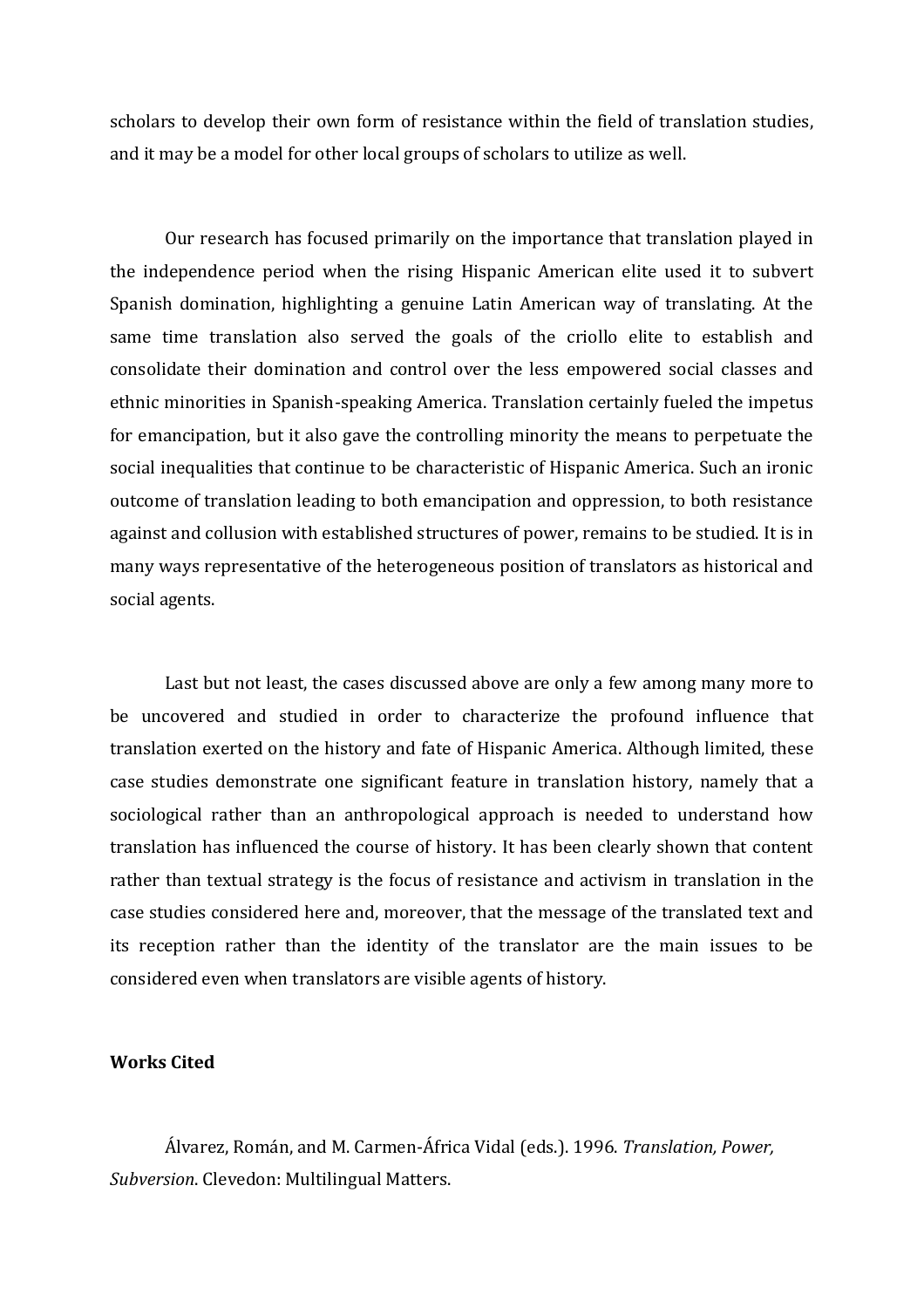Anderson, Benedict. 2006. *Imagined Communities* Rev. ed. London: Verso.

Andrade, Oswald de. 1928. "Manifesto antropófago." *Revista de Antropofagia* 1:1.

Armas Ayala, Alfonso. 1970. *Influencia del pensamiento Venezolano en la revolución de independencia de Hispanoamerica*. Caracas: Instituto Panamericano de Geografía e Historia.

Bassnett, Susan, and Harish Trivedi, eds. 1999. *Post-Colonial Translation: Theory and Practice*. London: Routledge.

Bastin, Georges L. 2004. "Traducción y emancipación: El caso de la Carmañola." *Boletín de la Academia Nacional de Historia de Venezuela* 345:199-209.

Bastin, Georges L., Ángela Campo, and Álvaro Echeverri. 2004. "La traducción en América Latina: Una forma de traducir propia y apropiada" in Andrea Pagni (ed.), *Espacios de traducción en América Latina. Estudio: Revista de Investigaciones Literarias y Culturales* 26, special issue.

Bastin, Georges L., and Elvia Rosa Castrillón. 2004. "La carta dirigida a los Españoles Americanos: Una carta que recorrió muchos caminos." *Hermeneus* 6:273-90.

Bastin, Georges L., and Adriana Díaz. 2004. "Las tribulaciones de la Carmañola (y la Marsellesa) en América Latina." *TRANS* 8:29-39.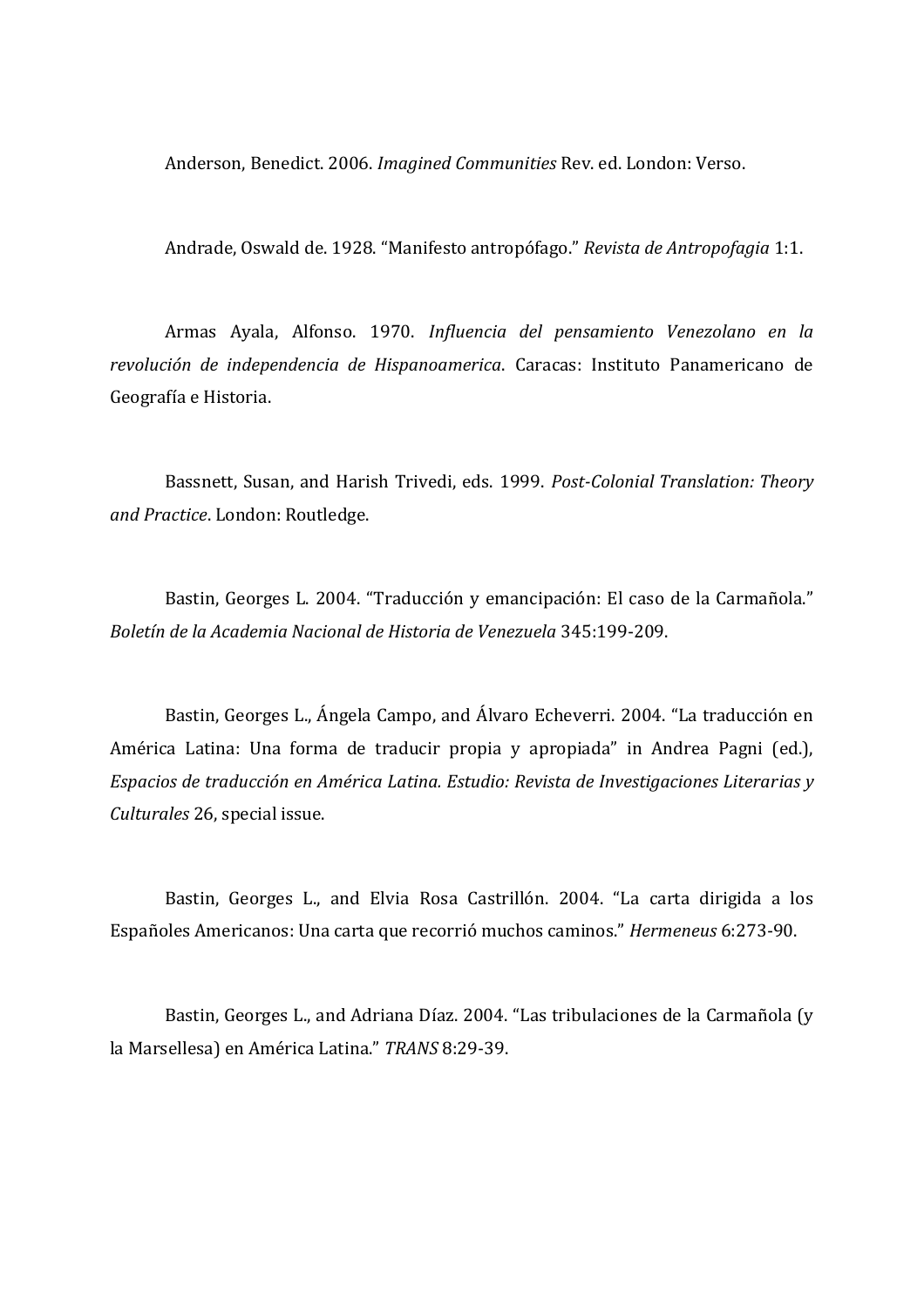Batllori, Miguel. 1953. *El Abate Viscardo: Historia y mito de la intervención de los Jesuitas en la independencia de Hispanoamérica*. Caracas: Instituto Panamericano de Geografía e Historia.

Brisset, Annie. 1990. *Sociocritique de la traduction: Théâtre et altérité au Québec (1968-1988)*. Longueuil, Québec: Le Préambule.

Burke, William. 1808/1976. *Additional Reasons for our Emancipating Spanish America: Deduced, from the New and Extraordinary Circumstances, of the Present Crisis: And Containing Valuable Information, Respecting the Late Important Events, both at Buenos Ayres, and in the Caraccas, as well as with Respect to the Present Disposition and Views of the Spanish Americans: Being Intended as a Supplement to the "South American Independence"* New York: AMS Press.

Nariño, Antonio, trans. 1794. Bogotá. "Declaración de los derechos del hombre y del ciudadano." Bogotá.

García Canclini, Nestor. 1989. *Culturas híbridas: Estrategias para entrar y salir de la modernidad*. Mexico City: Grijalbo.

García de Sena, Manuel, trans. 1811/1949. *La independencia de la Costa Firme justificado por Thomas Paine treinte años ha*. Caracas: Instituto Panamericano de Geografía e Historia.

Grases, Pedro. 1981a. *Preindependencia y emancipación: Protagonistas y testimonios*. Caracas: Editorial Seix Barral.

---------. 1981b. *Instituciones y nombres del siglo XIX*. Caracas: Editorial Seix Barral.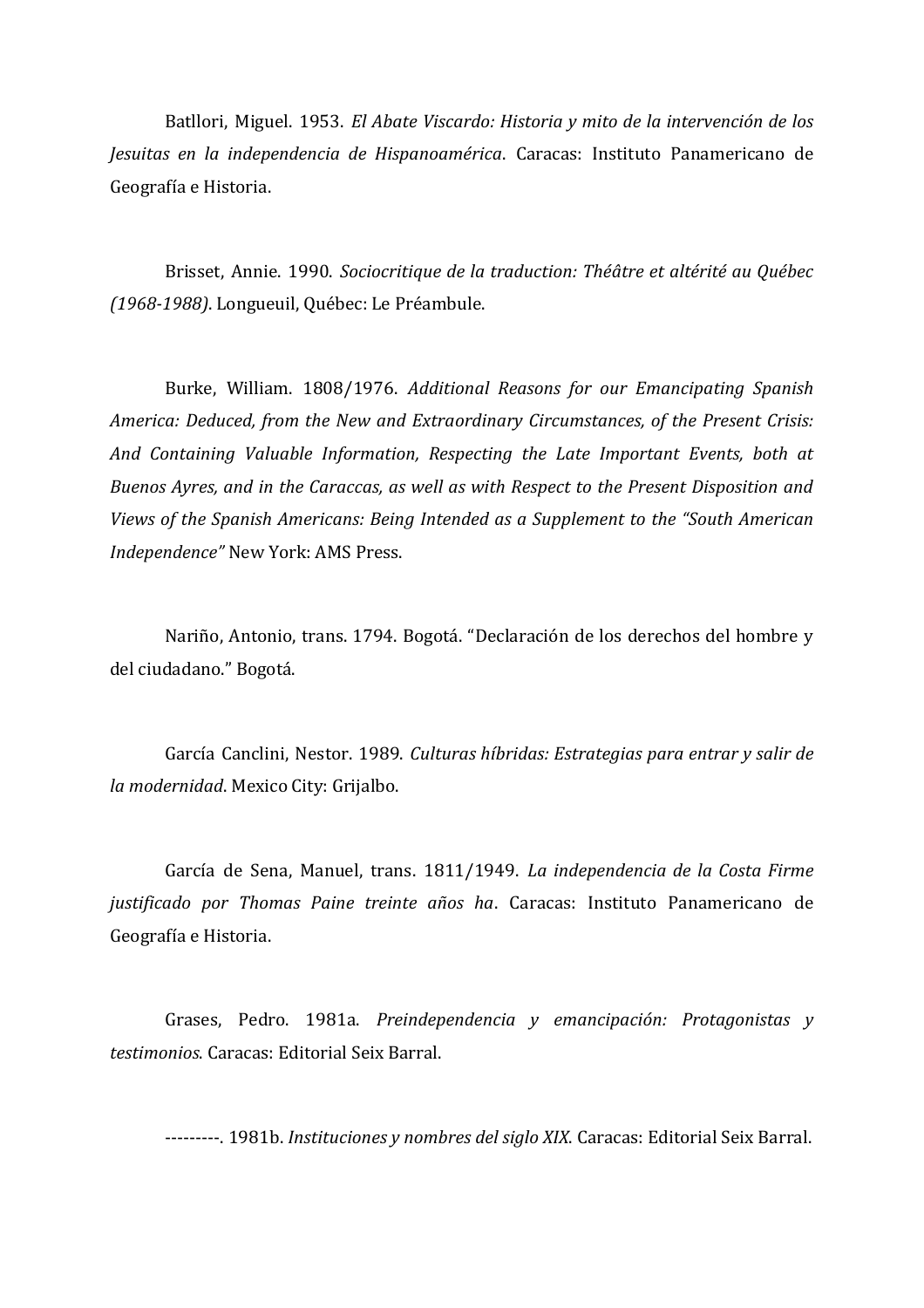---------. 1997. *La conspiración de Gual y España y el ideario de la independencia*. 3rd ed. Caracas: Biblioteca de la Academia Nacional de la Historia.

Grases, Pedro, and Alberto Harkness. 1953. *Manuel García de Sena y la independencia de Hispanoamérica*. Caracas: Publicaciones de la Secretaría General de la Décima Conferencia Interamericana.

Lavallé, Bernard. 1993. *L'Amérique espagnole de Colomb à Bolivar*. Paris: Éditions Belin.

---------. 2002. "Americanidad exaltada/Hispanidad exacerbada: Contradicciones y ambigüedades en el discurso criollo del siglo XVII peruano" in Catherine Poupeney Hart and Albino Chacón Gutiérrez (eds.), *El discurso colonial: Construcción de una diferencia americana*. Heredia, Costa Rica: EUNA (Editorial Universidad Nacional). 17-36.

López, Casto Fulgencio. 1997. *Juan Picornell y la conspiración de Gual y España*. 2nd ed. Caracas: Biblioteca Nacional de la Historia.

M'Culloch, John. 1812. *Historia concisa de los Estados Unidos: Desde el descubrimiento hasta el año de 1807*. Trans. Manuel García de Sena. Philadelphia: T. and J. Palmer.

Navarrete Orta, Luis. 1994. "Viscardo y Bolívar: Dos momentos del proyecto emancipador latinoamericano" in Beatriz Gonzáles Stephan, Javier Lasarte, Graciela Montaldo, and Maria Julia Daroqui (eds.), *Esplendores y miserias del siglo XIX: Cultura y sociedad en América latina*. Caracas: Monte Ávila Editores. 125-37.

Ocampo López, Javier. 1999. *El proceso ideológico de la emancipación en Colombia*. Santafé de Bogotá: Planeta.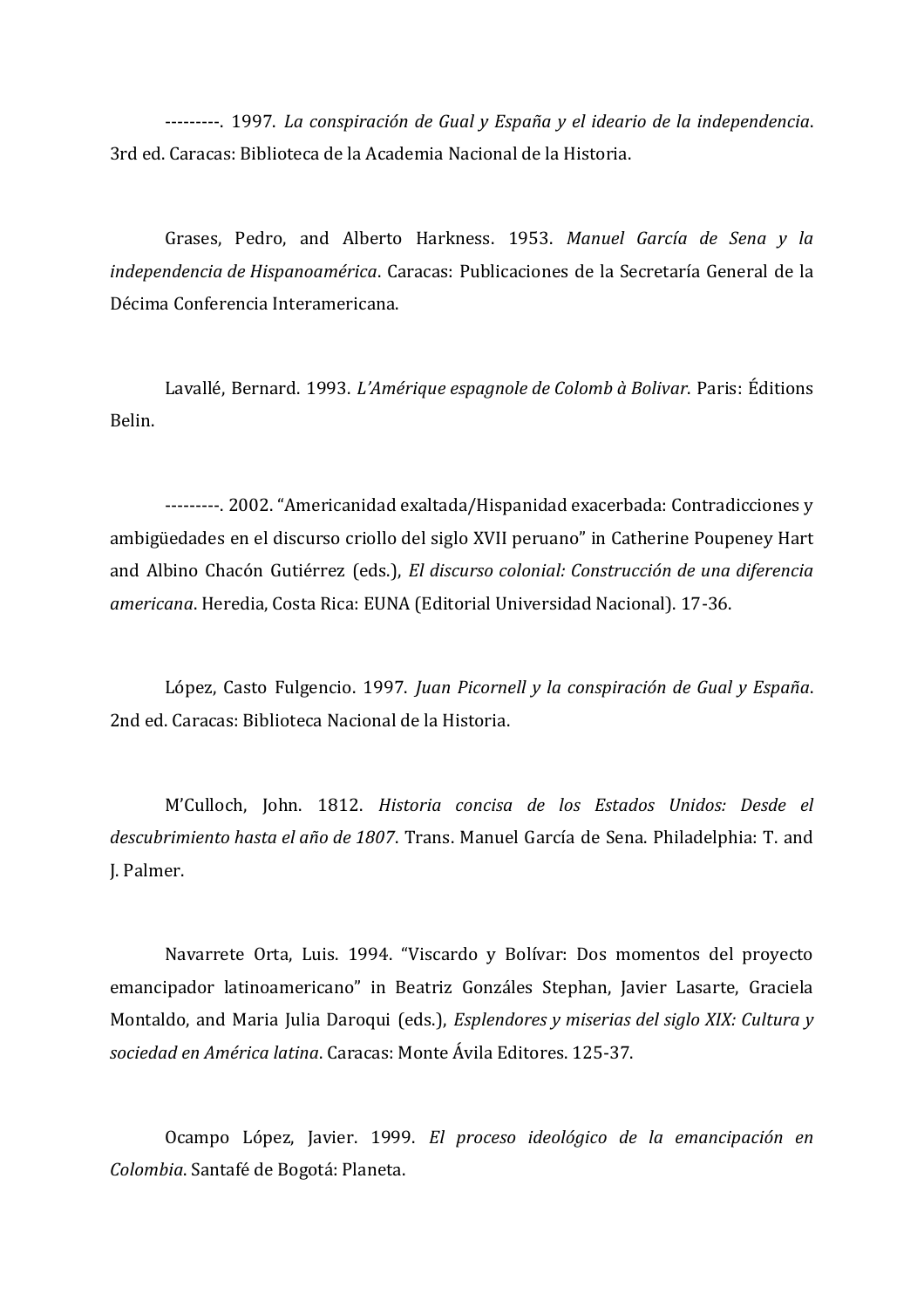Pardo Tomás, José. 1991. *Ciencia y censura: La Inquisición española y los libros científicos en los siglos XVI y XVII*. Madrid: Consejo Superior de Investigaciones Científicas.

Parra-Pérez, Caracciolo. 1992. *Historia de la primera república de Venezuela*. Caracas: Biblioteca Ayacucho.

Picón-Salas, Mariano. 1994. *De la conquista a la independencia: Tres siglos de historia cultural hispanoamericana*. Mexico City: Fondo de Cultura Económica.

Picornell, Juan. 1797. *Derechos del hombre y del ciudadano, con varias máximas republicanas y un discurso preliminar dirigido a los americanos*. Madrid: Imprenta de la Verdad.

Pym, Anthony. 1998. *Method in Translation History*. Manchester: St. Jerome.

Rodríguez, Jaime. 1998. *La independencia de la América española*. Trans. Miguel Abelardo Camacho. Mexico City: Fondo de Cultura Económica.

Saglia, Diego. 2002. "Translation and Cultural Appropriation: Dante, Paolo and Francesca in British Romanticism". *Quaderns* 7:95-109.

Sariola, Sakari. 1972. *Power and Resistance: The Colonial Heritage in Latin America*. Ithaca: Cornell University Press.

Schevill, Rudolph. 1936. "El Abate Marchena and French Thought of the Eighteenth Century." *Revue de Literature Comparée* 16:180-94.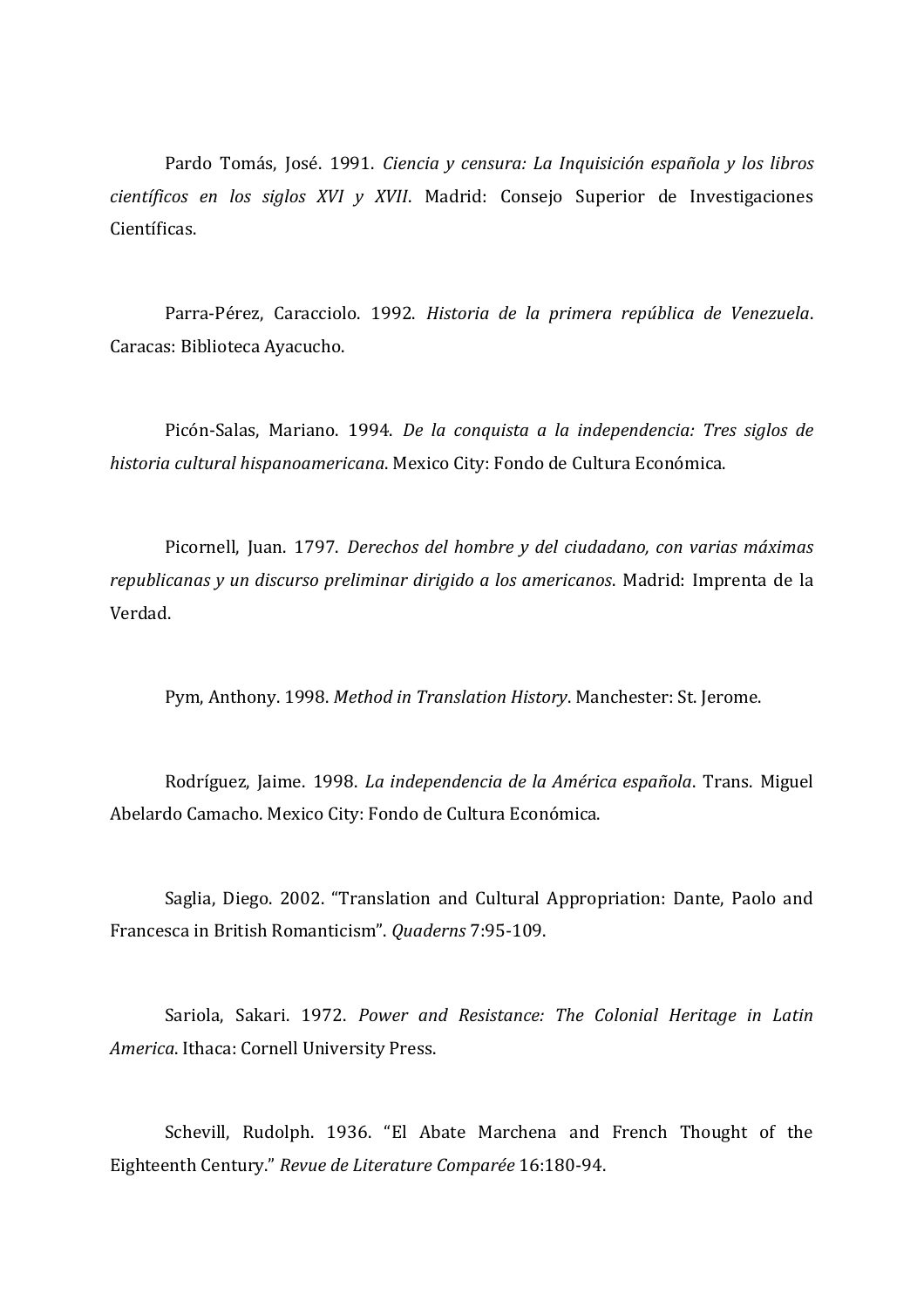Spivak, Gayatri Chakravorty. 2004. "The Politics of Translation" in Lawrence Venuti (ed.) *The Translation Studies Reader*. 2nd ed. London: Routledge. 369-88.

St-Pierre, Paul. 1993. "Translation as a Discourse of History". *TTR* 6:1.61-82.

Tymoczko, Maria. 1999. *Translation in a Postcolonial Context: Early Irish Literature in English Translation*. Manchester: St. Jerome.

Tymoczko, Maria, and Edwin Gentzler, eds. 2002. *Translation and Power*. Amherst: University of Massachusetts Press.

Uslar Pietri, Arturo. 1991. *La creación del nuevo mundo*. Madrid: Colecciones Mapfre.

Vargas Ugarte, Rubén. 1964. *La carta a los españoles americanos de don Juan Pablo Viscardo y Guzmán*. 2nd. ed. Lima: Librería e Imprenta Gil.

Venuti, Lawrence. 1995. *The Translator's Invisibility: A History of Translation*. London: Routledge.

---------. 1998a. *The Scandals of Translation: Towards an Ethics of Difference*. London: Routledge.

Villanueva, Laureano. 1986/1883. *Biografía del Doctor José María Vargas*. Caracas: Ediciones del Rectorado de la Universidad Central de Venezuela.